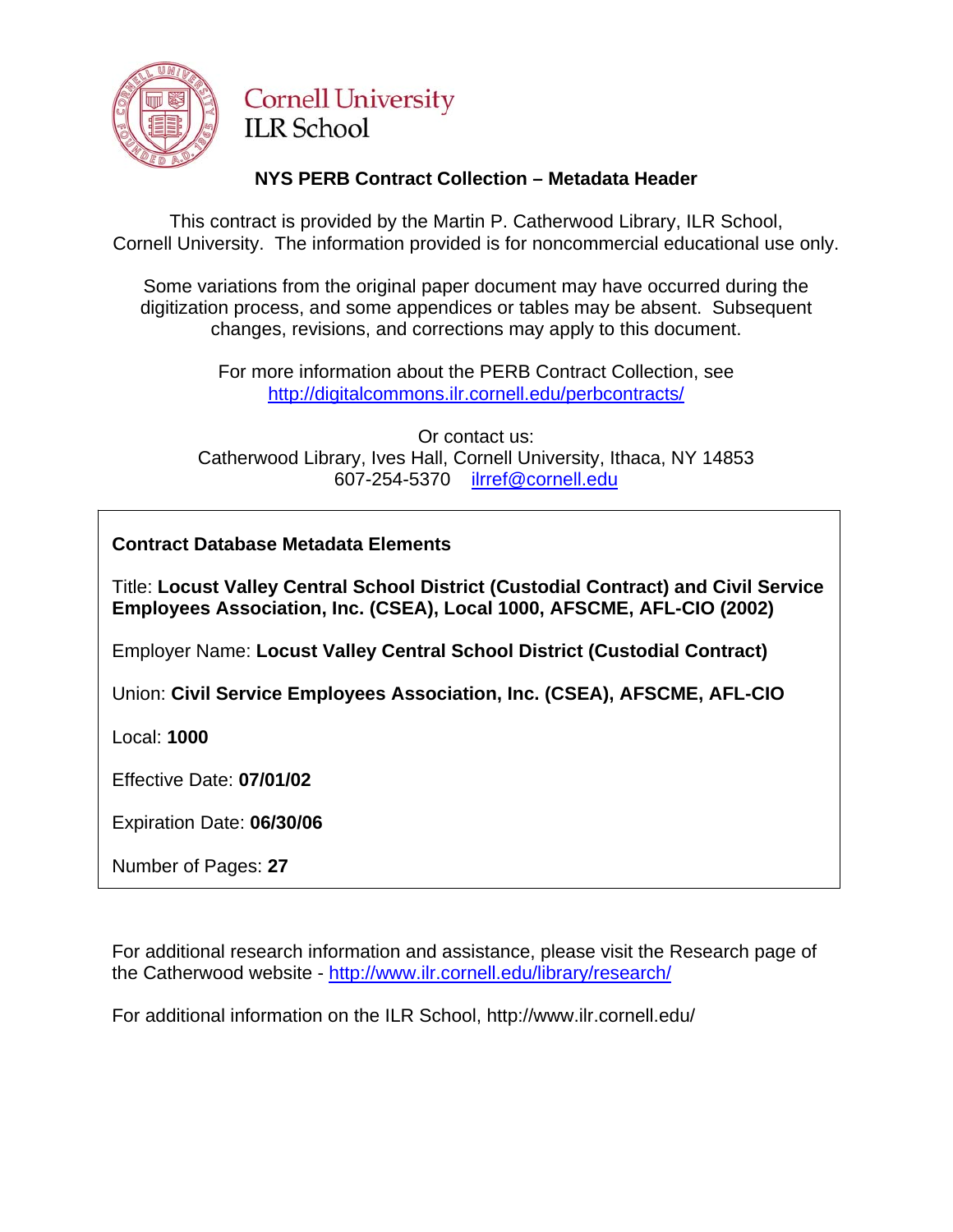里  $CUS$ 5495

44

### AGREEMENT

BETWEEN

### LOCUST VALLEY CENTRAL SCHOOL DISTRICT

**AND** THE

## CIVIL SERVICE EMPLOYEES' ASSOCIATION, INC.

LOCAL 1000, AFSCME, AFL-CIO

71112002 - 613012006

**RECEIVED** 

FEB 07 2005

**NYS PUBLIC EMPLOYMEW RELATIONS BOARD**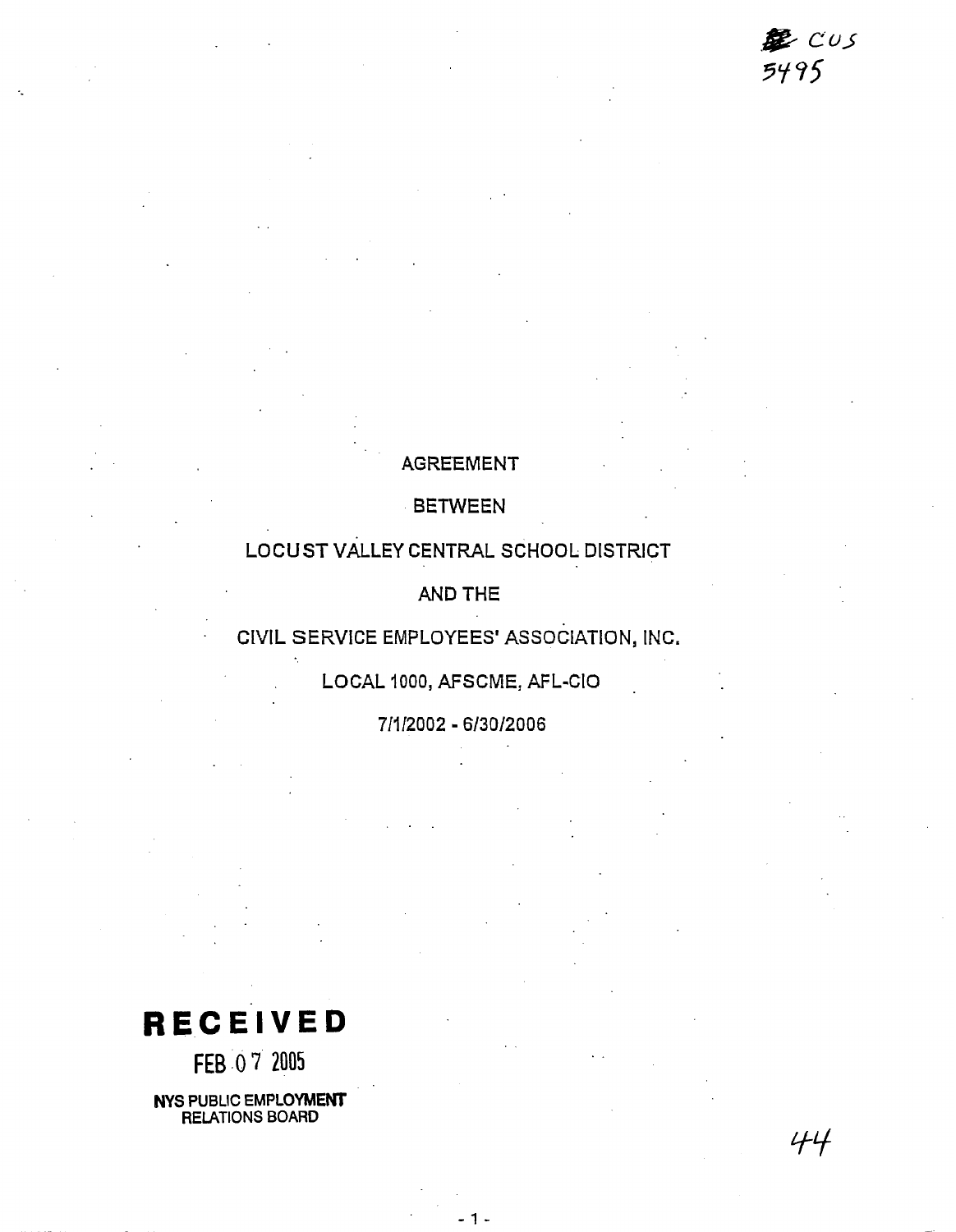# TABLE OF CONTENTS

PAGE

| Introduction        | Custodial Contract                                                                                                                           |                      |  |  |  |
|---------------------|----------------------------------------------------------------------------------------------------------------------------------------------|----------------------|--|--|--|
| Article I           | Pre-Conditionary Procedure,<br>Recognitions and Representations                                                                              | 4                    |  |  |  |
| Article II          | Dues Deductions                                                                                                                              | 5                    |  |  |  |
| Article III         |                                                                                                                                              | 6                    |  |  |  |
| Article IV          | Vacations and Holidays                                                                                                                       | 8                    |  |  |  |
| Article V           | Sick Leave, Personal Days                                                                                                                    | 10                   |  |  |  |
| Article VI          |                                                                                                                                              | 11                   |  |  |  |
| <b>Article VII</b>  | Miscellaneous                                                                                                                                | 13                   |  |  |  |
| <b>Article VIII</b> |                                                                                                                                              | 16                   |  |  |  |
| Article IX          |                                                                                                                                              | 17                   |  |  |  |
| Article X           |                                                                                                                                              | 19                   |  |  |  |
| Appendix A          | Job Titles by Class                                                                                                                          | 21                   |  |  |  |
| Appendix B          | Differentials                                                                                                                                | 22                   |  |  |  |
| Appendix C          | Workers' Compensation Example                                                                                                                | 23                   |  |  |  |
|                     | 2002-03 Detailed Salary Schedule<br>2003-04 Detailed Salary Schedule<br>2004-05 Detailed Salary Schedule<br>2005-06 Detailed Salary Schedule | 24<br>25<br>26<br>27 |  |  |  |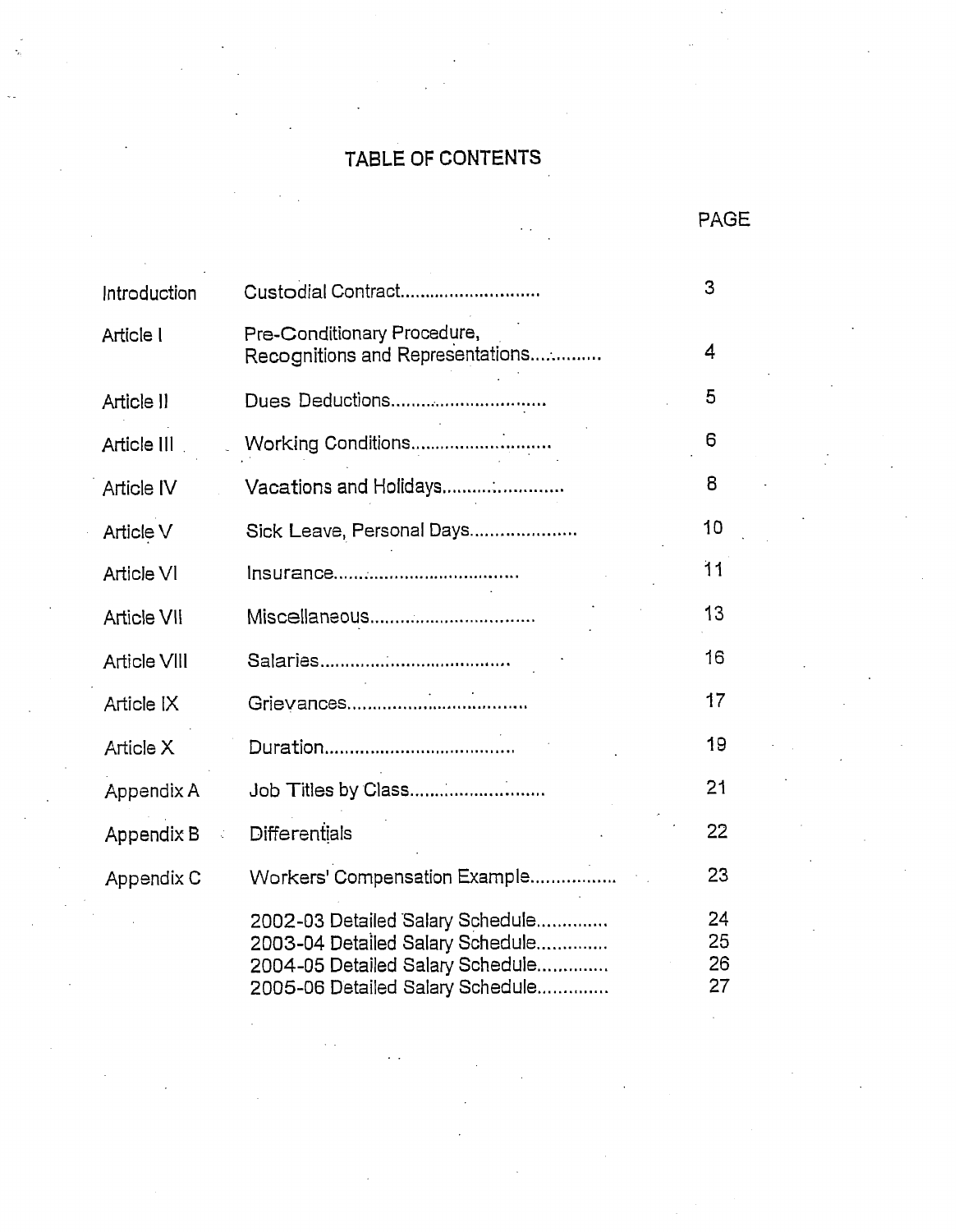#### CUSTODIAL CONTRACT

#### **7lIl2002** - **613012006**

AGREEMENT between Locust Valley Central School District, Town of Oyster Bay, Nassau County, New York, herein after referred to as the "District" having its principal office at the Administration Building, Horse Hollow Road, Locust Valley, New York, and the

CIVIL SERVICE EMPLOYEES' ASSOCIATION, INC., Local 1000, AFSCME, AFL-CIO; hereinafter referred to as "CSEA" or "ASSOCIATION" having its principal office at 143 Washington Avenue, Albany, New York.

### WITNESSETH:

WHEREAS, the parties hereto have duly negotiated the terms and conditions of employment of the hereinafter described public employees within the Locust Valley Central School District, for the period 711102 through 6130106, and desire to duly incorporate the said terms and conditions in a formal agreement, all in accordance with law, and

**NOW** .THEREFORE, the parties hereto, in consideration of the promises and the terms, covenants and conditions herein contained, do hereby AGREE as follows: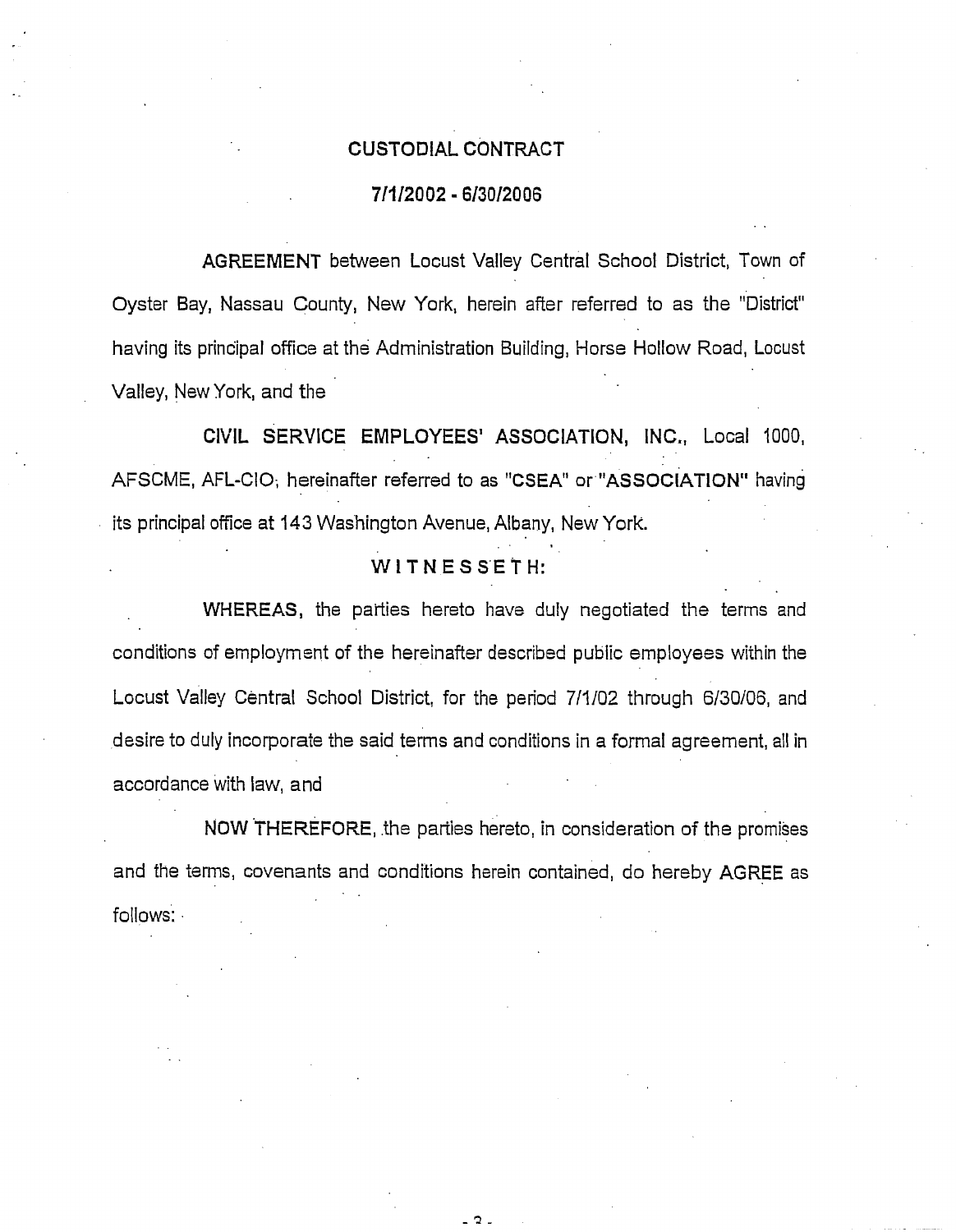### **ARTICLE I**

#### PRE-CONDITIONARY PROCEDURE

#### **AND**

#### RECOGNITIONS - REPRESENTATIONS

- I I, the **SUPERINTENDENT** of Schools, Locust Valley Central School District, Town of Oyster Bay, Nassau County, New York, as the chief executive office of said District under the government of the BOARD OF EDUCATION, pursuant to Section 201 of the Civil Service Law, paragraph 13, shall execute this Agreement on its behalf as the public employer, SUBJECT to its legislative approval by the **BOARD** thereafter as required.
	- a. This recognition and the acceptance thereof by the ASSOCIATION, are with the acknowledged intention of the parties hereto to fulfill the purposes prescribed in said Section 204: and
	- b. The extension to the **ASSOCIATION** of all rights prescribed in Section 208 to unchallenged representation, of the described public employees for the duration of the agreement or as may otherwise be provided by law.
- 2. The ASSOCIATION agrees, individually and on behalf of its members, to comply with the terms, conditions and provisions of Section 210 of the Civil Service Law, as part of the Public Employees Fair Employment Act, as such Section prohibits strikes by public employees.
- 3. Pursuant to the provisions of Section 204-a of the aforedescribed Civil Service Law:  $\cdot$

"It is agreed by and between the parties that any provision of this Agreement requiring legislative action to permit implementation by amendment of Law or by providing the additional funds therefore, shall not become effective until the appropriate legislative body has given approval".

4. All references to "he" and "him" in this agreement are for convenience only.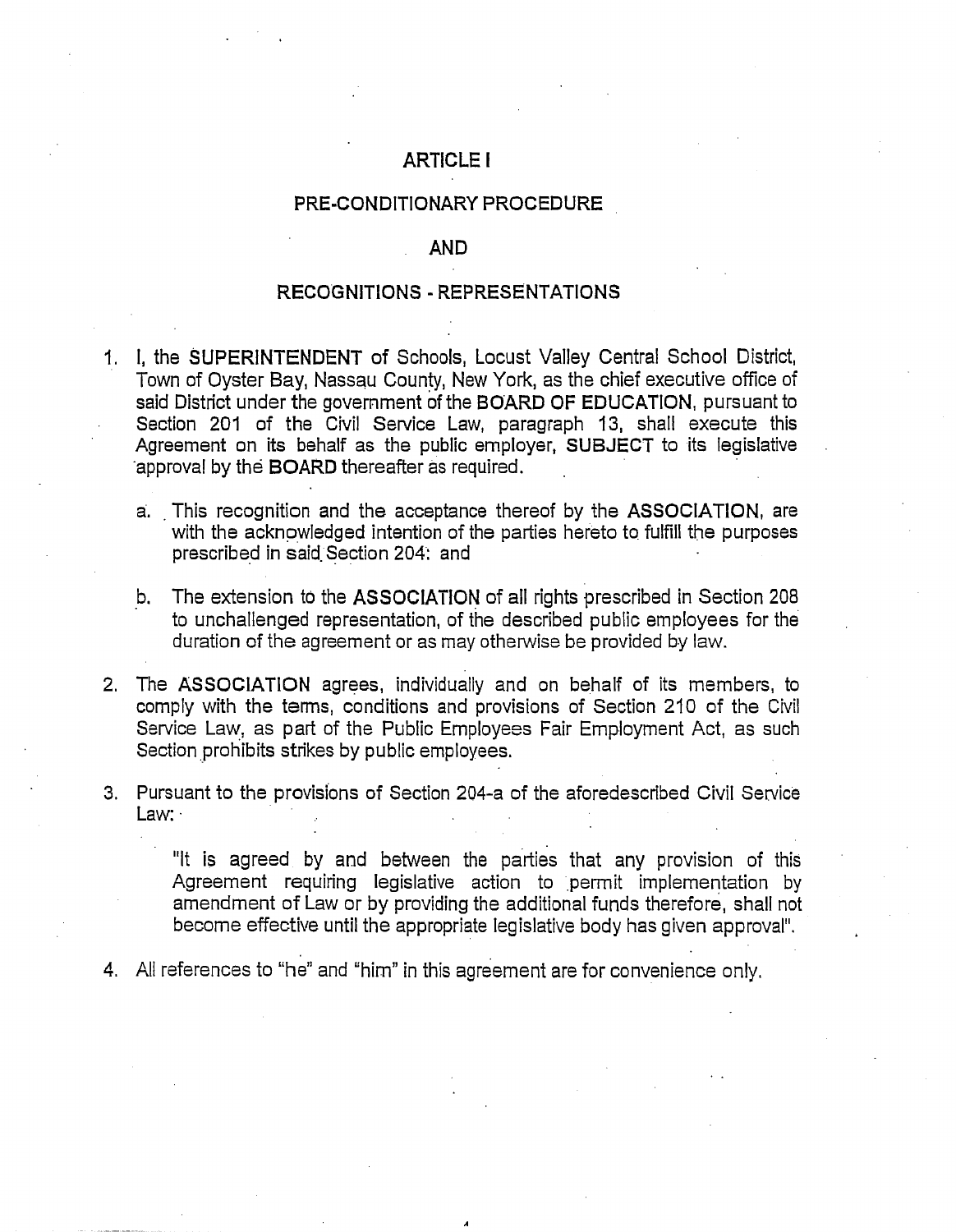### **ARTICLE II**

#### DUES DEDUCTIONS

- 1. **Dues Deductions.** The District agrees to deduct from the salaries of its employees who have submitted written authorizations for such deductions, Civil Service Employees' Association, Inc. dues and to transmit monthly the total amount deducted to the Treasurer of the Civil Service Employees' Association, Inc., Albany, New York.
	- a. Deductions shall be made uniformly and consistently every pay period during the course of one year. In the event of ten-month employees, an entire twelve months dues shall be deducted over the ten months that such employee works.
	- b. Dues deductions shall commence on the pay period following the date on which authorization is received by the District from the Treasurer of the Civil Service Employees Association, in, Albany, N.Y., provided that the District shall have not less than thirty (30) days notice to begin such deductions.<br>Such deductions shall remain in effect until the employee notifies the Civil Service Employees Assn. 'in writing to discontinue withdrawing dues deductions. Once having withdrawn such authorization, an employee may not reinstate dues deductions in the current fiscal year. Dues will cease being deducted on the first full pay period after receipt of written notice to stop deductions, provided that the District shall have not less than thirty (30) days to terminate deductions.
	- c. The District assumes no responsibility for the disposition of the funds so deducted once they have.been turned over to the Treasurer of the Civil Service Employees' Association, Inc., nor shall the District be liable to the Association or to any employee for inadvertent error in failing to deduct dues, or failing to discontinue deductions herein provided.
	- d. The full responsibility for dues deducted, and transmitted to the Civil Service Employees' Association, Inc. Treasurer shall be the sole responsibility of said Association and the District Shall be saved and held harmless by the Civil Service Employees Association, Inc., for any claims whatsoever resulting from such deductions and payment to the Civil Service Employees' Association, Inc., Treasurer.
	- e. The District shall not be required to undertake deductions, which require payment to anyone other than the Civil Service Employees, Association, Inc. Treasurer. Furthermore, the District may not be required to make separate payments for separate deductions for any one employee in the event that deductions include more than regular dues deductions.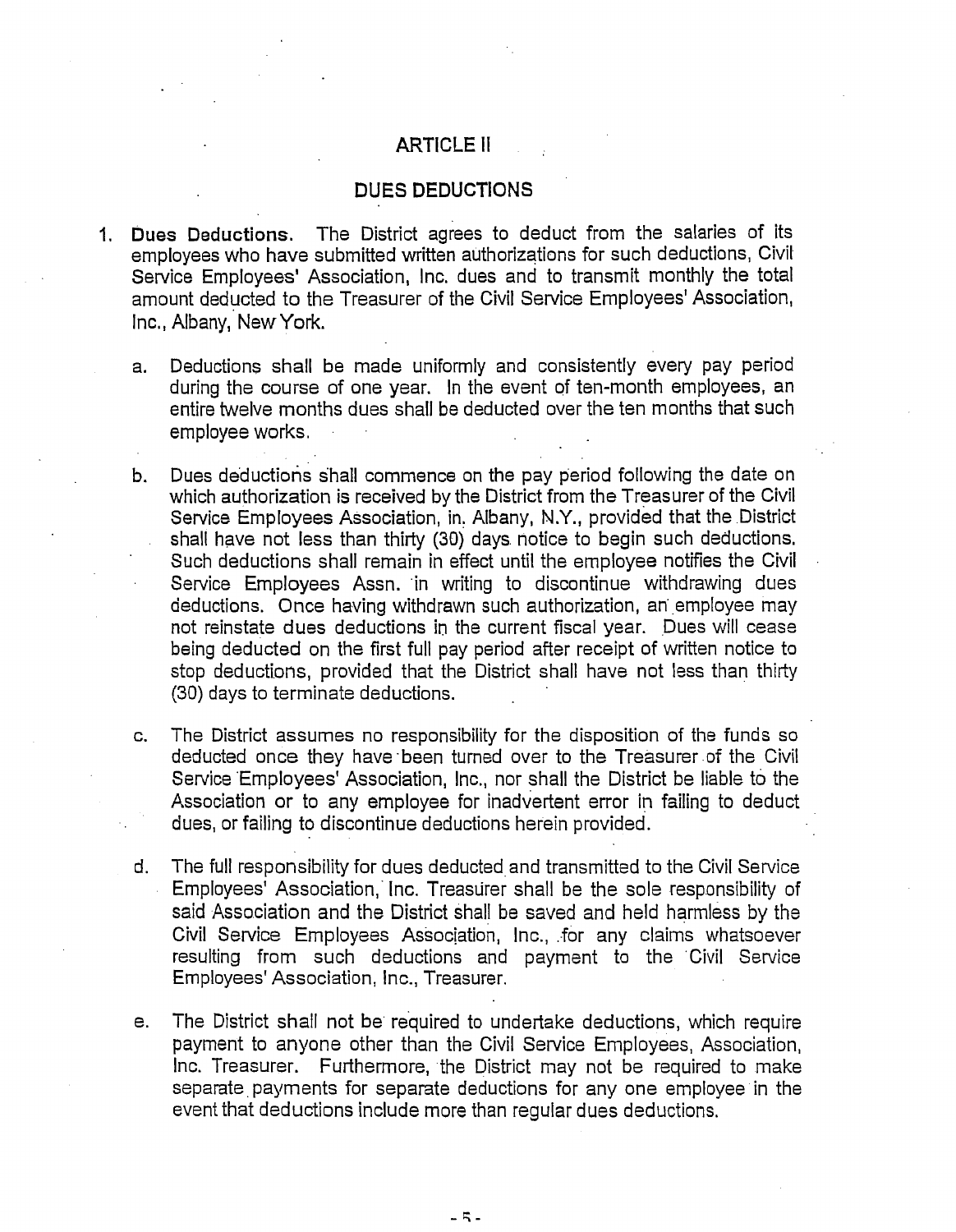### ARTICLE Ill

### WORKING CONDITIONS

- I.. Seniority **As** it Relates. to Transfers Within a Civil Service Title. "All things being equal" seniority shall be the determining factor for transfers within a Civil Service title. The authority to transfer shall include transfers between District buildings. Seniority shall be based upon the date of permanent status. The employer's judgment is to be final. In cases of permanent transfer one week's written notice shall be required.
- la. Layoffs. seniority by Civil Service title will rule in the event of layoffs, subject to Civil Service regulations and existing laws. Seniority shall be based upon the date of permanent status. The employer's judgment is to be final.
- **2.** Promotions. All openings for promotional positions and for positions paying higher salary differentials, shall be adequately publicized in every school building on bulletin boards and all qualified personnel shall be given adequate behaving on behaving bounds and an quantical personner<br>opportunity to make application for such positions.
- **3.** No person shall work above title in excess of a consecutive period of 15 days unless properly compensated in wages, excluding vacation time. The higher rate of compensation will commence on the 16th work day after assuming above title work.
- **4,** New Titles. When new titles are created, salaries for thsse positions must be negotiated with the CSEA representative; to be effective in the next fiscal year. Personnel receiving promotions into the new position will be placed on the step of the salary schedule for the class to which the employee is promoted which provides a salary rate increase at least as great as one increment on the schedule for the class from which the employee. is being promoted. The foregoing sentence shall not be construed to prohibit the Board from adjusting a promotional step upward where, in the opinion of the Board such action is justified.
- 5. Placement on Schedule New Employees
	- a. Placement on the schedule at the time of employment will be based upon the Administration's evaluation of previous experience as it relates to the requirements for the above positions. If an employee is hired prior to January 1 of a particular school year, he will, upon acceptable evaluation, move to the next higher step the following July 1. If an employee is hired after January 1 , the increase in step will not take place until the next July 1 (18 months later).

 $-6-$ 

. .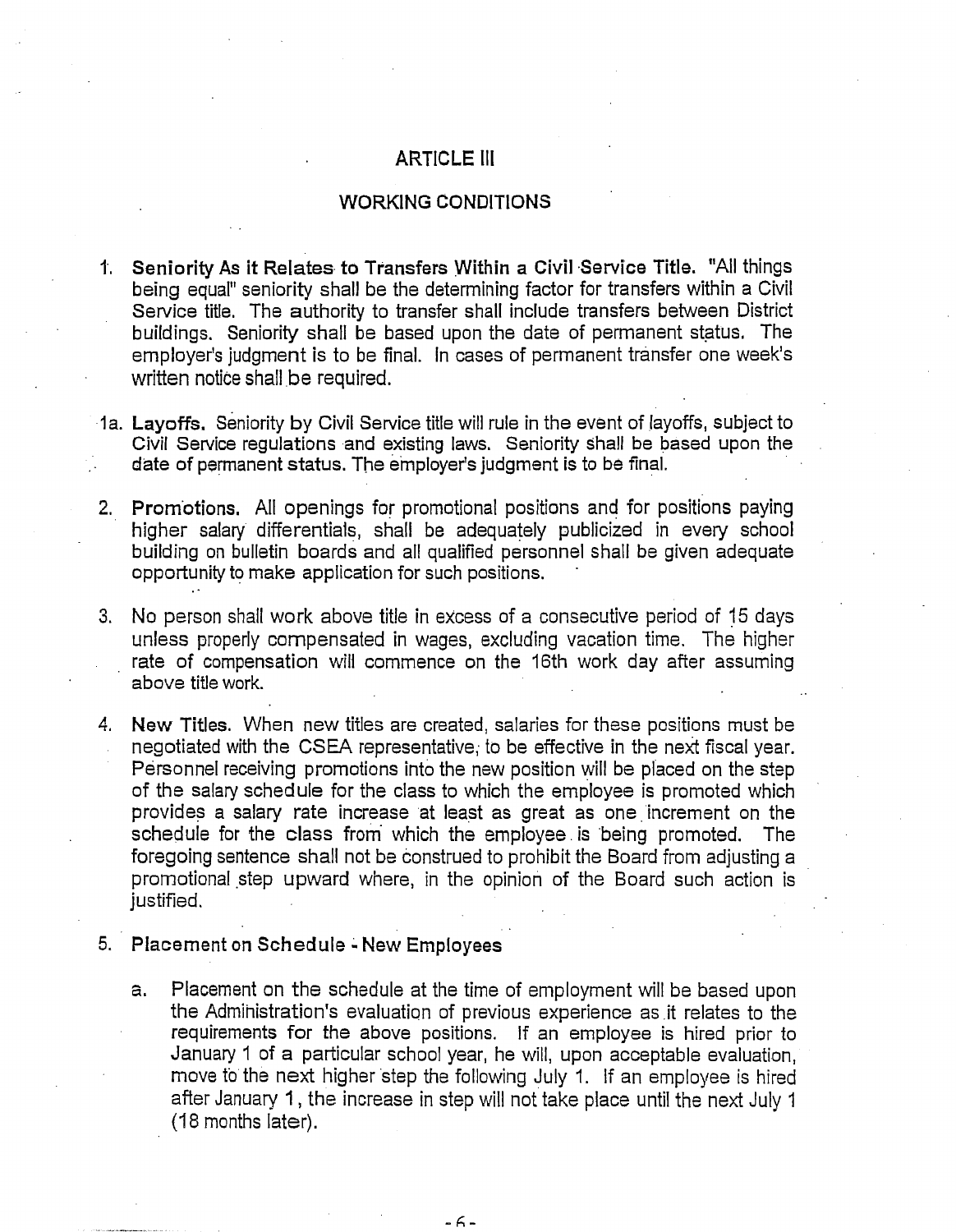#### Placement on Schedule - Promotions

- b. At the time of promotion of an employee from one class to a higher class, the employee will be placed on the step of the schedule for the class to which the employee is promoted which provides a salary increase on the step of the new class equal to no less than a 5% increase from the class which the employee is being promoted. Employees whose promotion moves more than one Class shall receive salary placement on the .new range of no less than 7.5%.
- Hours. Regular working hours for the custodial staff shall be 40 hours per week exclusive of lunch. It is agreed that all custodians shall have one half  $(1/2)$  hour for lunch. Lunch schedules will be mutually agreed upon by the District and the Association.
- Overtime. Overtime beyond the 40 hours'shall be paid at the rate of 1-112 times the. hourly rate of base pay. Overtime due to emergency or special duty shall be paid at the prevailing overtime rate with a guaranteed minimum of two hours of pay. The administration shall strive, within reasonable limitations, to distribute the overtime equitably among the members of the unit. Overtime, by building, will be posted in advance whenever possible. Records of overtime service shall be available to any member of the unit upon request through the Head Custodian or from the Director of Facilities and Operations should a person not report directly to a Head Custodian. . '
- Holiday Work. All custodians who are assigned to morning and afternoon duty on a holiday will be paid 8 hours at time and one half if they work a full day. If they do not work a full day, they will be paid for the hours worked at time and one half.
- Retirement. The Board of Education agrees to provide retirement plan 75-1 (for Retirement. The Board of Education agrees to provide retirement plan 75-I (for<br>Tier 1 and Tier 2 members) and 41(j), subject to State regulations. Retirement shall be in accordance with Education Law and in conformity with the rules and regulations of the New York State Employees' Retirement System and of the Board of Education.

#### **Shift** Work.

a. Custodians who are assigned to evening work will receive an additional three percent (3%) of base annual salary per year. Evening work is defined as employees who begin work at 12 Noon or later.

**b.** Night work is defined as employees who begin work at 10:30 P.M. or later. Custodians who are assigned to night work will receive an additional four percent (4%) of base annual salary per year.

 $-7-$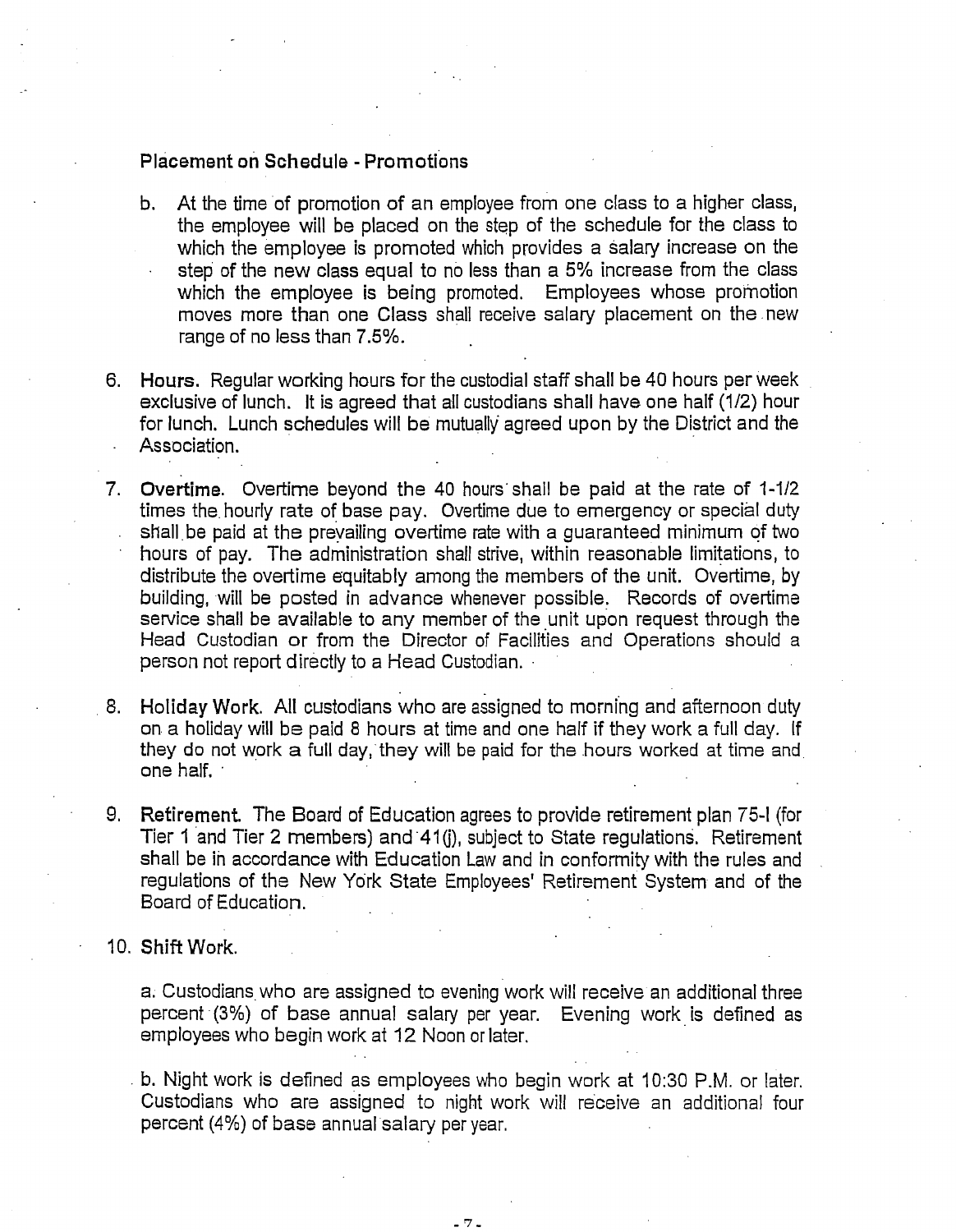I I. **Non-Scheduled School Closings.** In the event that schools are closed due to inclement weather or any other unscheduled event, and unit employees are required to report to work and do report to work, such employees shall be paid at the time plus one-half rate for their scheduled work shift, for up to a maximum of one occasion per school year. Effective 7/1/04 the maximum number of occasions is increased to two. Only the first two such unscheduled school closings of a **school** year shall qualify for this provision.

#### ARTICLE IV

#### VACATIONS - HOLIDAYS

1. Vacations will be granted according to years of service as follows:

| $\mu$ be granted accelaring to your or co. |
|--------------------------------------------|
| 2 weeks                                    |
| 3 weeks.                                   |
| 4 weeks.                                   |
|                                            |

This provision means that during year 1 of employment, a unit member earns<br>10 days of vacation. Vacation days earned in year 1 can be *utilized* in year 2. Similarly, the 10 days earned in year 2 of employment can be utilized in year **3.**  Thus a unit member who has completed his fourth year has 10 available vacation days for use during his fifth year of employment. During year *5* of employment, the unit member earns 15 days, which he can *utilize* following completion of his fifth year, i.e., in year 6. A unit member in his eleventh year of employment eams 20 days, which he can *utilize* following completion of the eleventh year, i.e., in year 12.

Employees who enter the system after July 1st will be given one day for each month of employment, not exceeding 10 days. Vacations shall be determined on the basis of the fiscal year in which the custodians were employed.

For example, persons first employed prior to January I of the fiscal year will be credited with one year of service towards an increase in vacation and persons first employed as of January 1 or later of the fiscal year will not be credited with a year of service towards an increase in vacation:

Both the Union and the District realize the need for adequate staffing for each facility and in the maintenance/grounds area. The determination of vacation dates for each unit member will be in consultation with the Head Custodian and if necessary, the Director of Facilities and Operations. The District will make every effort to approve requested vacation dates. The final authority in approving such dates rests with the District.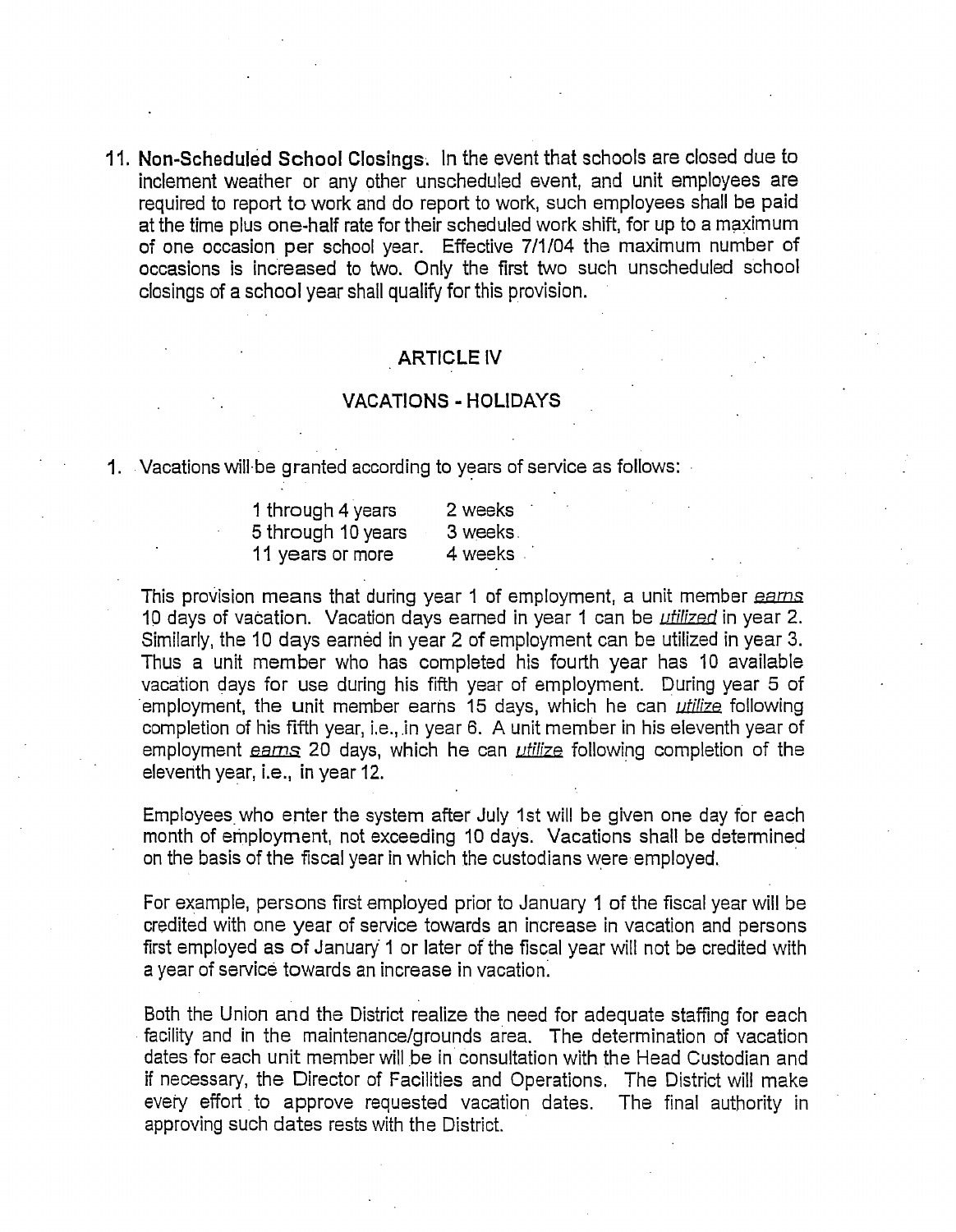It is agreed by the parties hereto that the District shall be entitled to reassign unit personnel as may be required to provide for District needs during periods when employees are on vacation.

2. ' **Holidays.** Thecustodial staff will observe the following holidays:

Independence Day Christmas Eve Labor Day Christmas Day Columbus Day New Years Day Veterans Day **Martin Luther King Day**<br>Thanksgiving Day **Martin Lincoln's Birthday** Thanksgiving Day . Lincoln's Birthday Day after Thanksgiving New Year's Eve Day Memorial Day

Plus one additional day, as mutually agreed

If any holiday falls on a day when school is in session, or one of the days listed below falls on a Saturday or Sunday, the staff will be given another day off, which is mutually agreed upon:

> Independence Day **6. Christmas Day** Columbus Day New Year's Day . Christmas Eve **Memorial Day** New Year's Eve Day

Lincoln's Birthday

### ARTICLE V

### SICK LEAVE - PERSONAL LEAVE

#### 1. **Sick** Leave

. .

- a. For full time employees, sick leave will be twelve days per year cumulative to:
	- *8*  Year ending **6J3012003**  212 Days
	- **0**  Year ending **613012004**  224 Days
	- Year ending **613012005**  236 Days
	- **a**  Year ending **613012006**  248 Days
	- Sick leave for employees less than full time will, like vacations, be proportionate.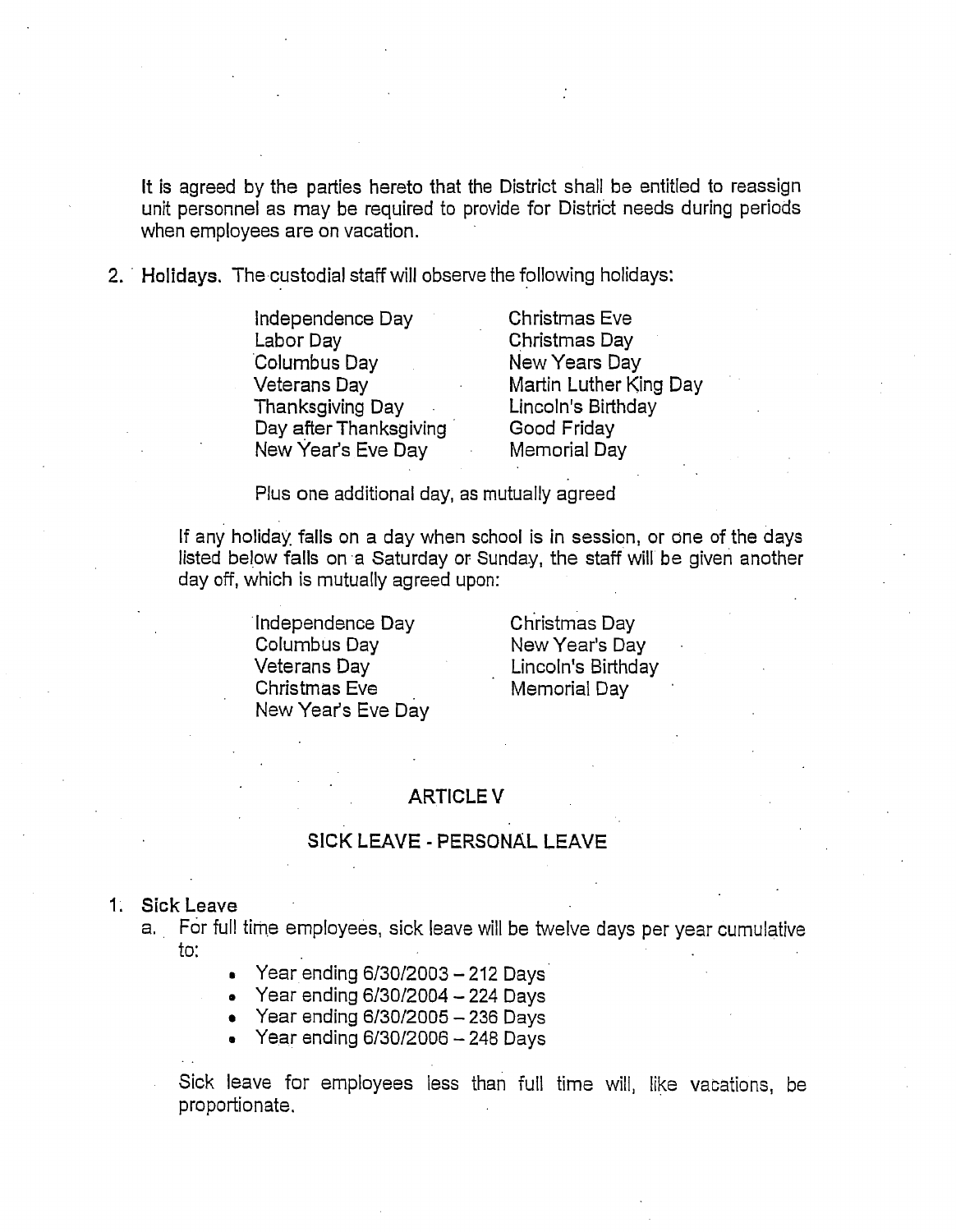The administration may request a doctor's note for any absence, which, in its judgement, may be questionable.

For all absences due to death of mother, father, child, spouse, brother and sister of a unit member, five days leave, without loss of pay shall be allowed annually for each death. Three days leave, without loss of pay, shall be allowed annually for a grandparent, father-in-law and mother-in-law for each death.

For all absence due to illness of a mother, father, child, spouse, brother, and sister of a unit members leave shall be allowed as follows:

School year 1997-98 Four days School year 1998-99 Three days School year 1999-2000 Two days School year 2000-2001 **1200** One day

The total paid leave for the illness or death of a family member shall not exceed. the number of days allowed under the paragraphs in this section. Individuals shall not be precluded from using their accumulated vacation, sick or personal days for additional leave under this paragraph.

- b. Workers' Compensation. If an employee has a job related illness or injury helshe shall be entitled to one week of full salary without any change in the employee's accumulated sick leave. Thereafter sick leave will be charged for the duration of the absence or until fully expended 'in which case full Workers' compensation benefits will be paid for the duration of the disability. Employees shall re-earn charged sick leave time as determined by the Workers' Compensation Board. (See APPENDIX C)
- A unit member will be allowed to transfer up to five days of hislher accumulated sick bank to another unit member who has run out of sick. days due to illness.

#### 2. Personal Leave

- a. Each employee, except those in their first year of employment with the District, upon prior request to the Superintendent or Assistant Superintendent for Business, shall be granted up to three paid personal business days. Prior request will be waived in case of emergency.
- b. Personal leave before **a** holiday. Paid personal business days provided for in this agreement may not be taken either the day before or the day after vacation periods and/or holidays without the prior, written approval of the Superintendent of Schools or his designee. Where an emergency necessitates the taking of a personal day, either the day before or the day

 $1<sub>n</sub>$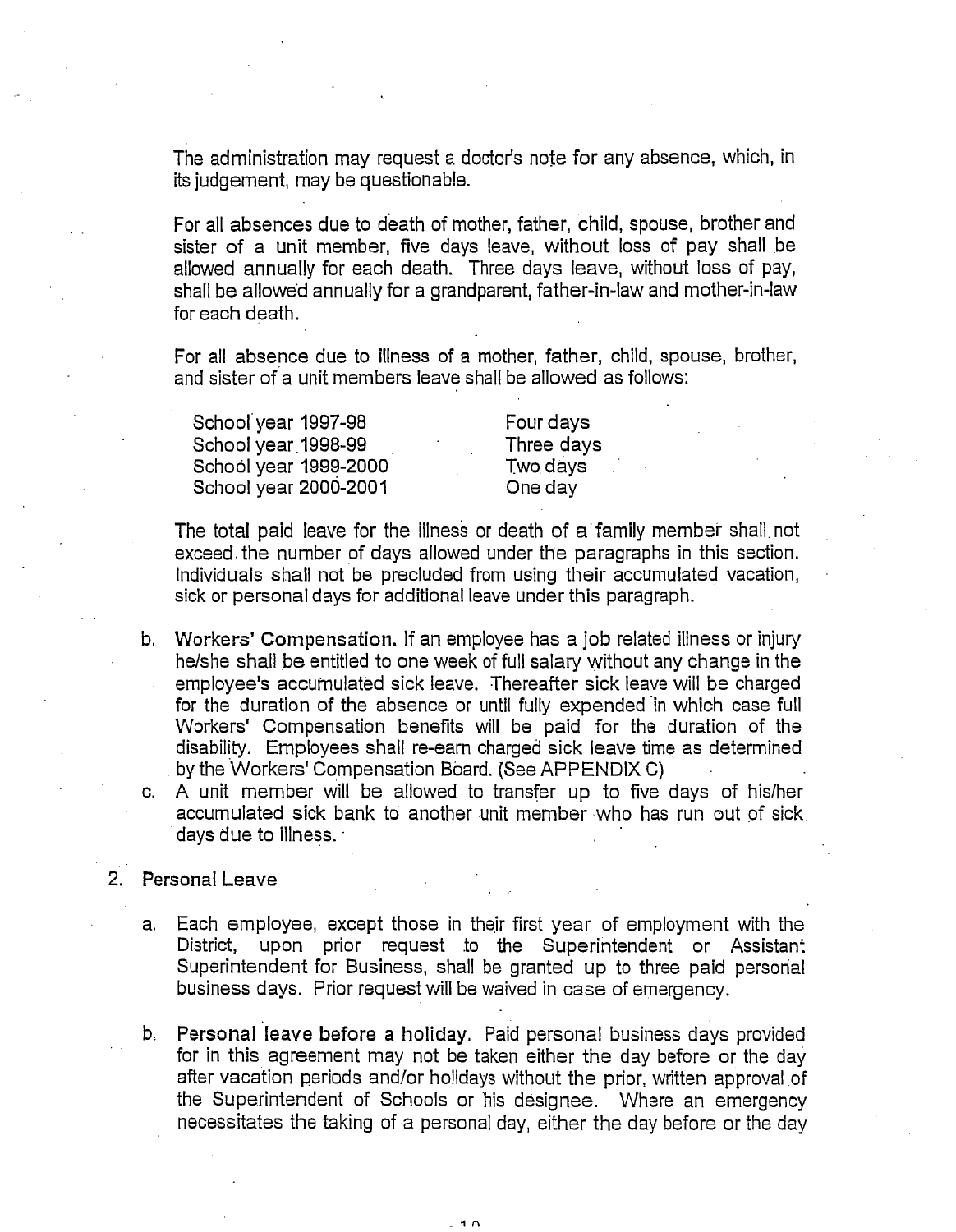after a vacation period or holiday, approval may be given after the day is taken.

Personal days not used will be added to accumulated sick time.

### ARTICLE VI

#### **INSURANCE**

1. Health Insurance. The District will continue the present New York State Health Insurance program and its options, or a plan that is substantially equivalent, for the duration of this contract, provided such program remains available.

The employee premiums per month will be as follows:

| Individual | 9% of individual premium cost |  |  |
|------------|-------------------------------|--|--|
| Family     | 8% of family premium cost     |  |  |

For employees hired on or after 7/1/97

| Individual | 10% of individual premium cost |
|------------|--------------------------------|
| Family     | 10% of family premium cost     |

| Effective 7/1/03 all unit members: |                                |
|------------------------------------|--------------------------------|
| Individual                         | 11% of individual premium cost |
| - Family                           | 10% of family premium cost     |

Effective 7/1/04 all unit members:

| Individual | 12% of individual premium cost |
|------------|--------------------------------|
| Family     | 10% of family premium cost     |

Prior to the implementation of a new health insurance program, the new program will be submitted to an independent arbiter from the American Arbitration Association who will determine whether or not the plan is substantially equivalent. Only if the plan is deemed to be substantially equivalent to the plan being replaced, will the District be permitted to enroll the unit in the new plan. Benefits provided under the new plan will alwzys remain comparable to those being offered under the New York State Health Insurance Program.

Employees who select an available health insurance plan whose cost is higher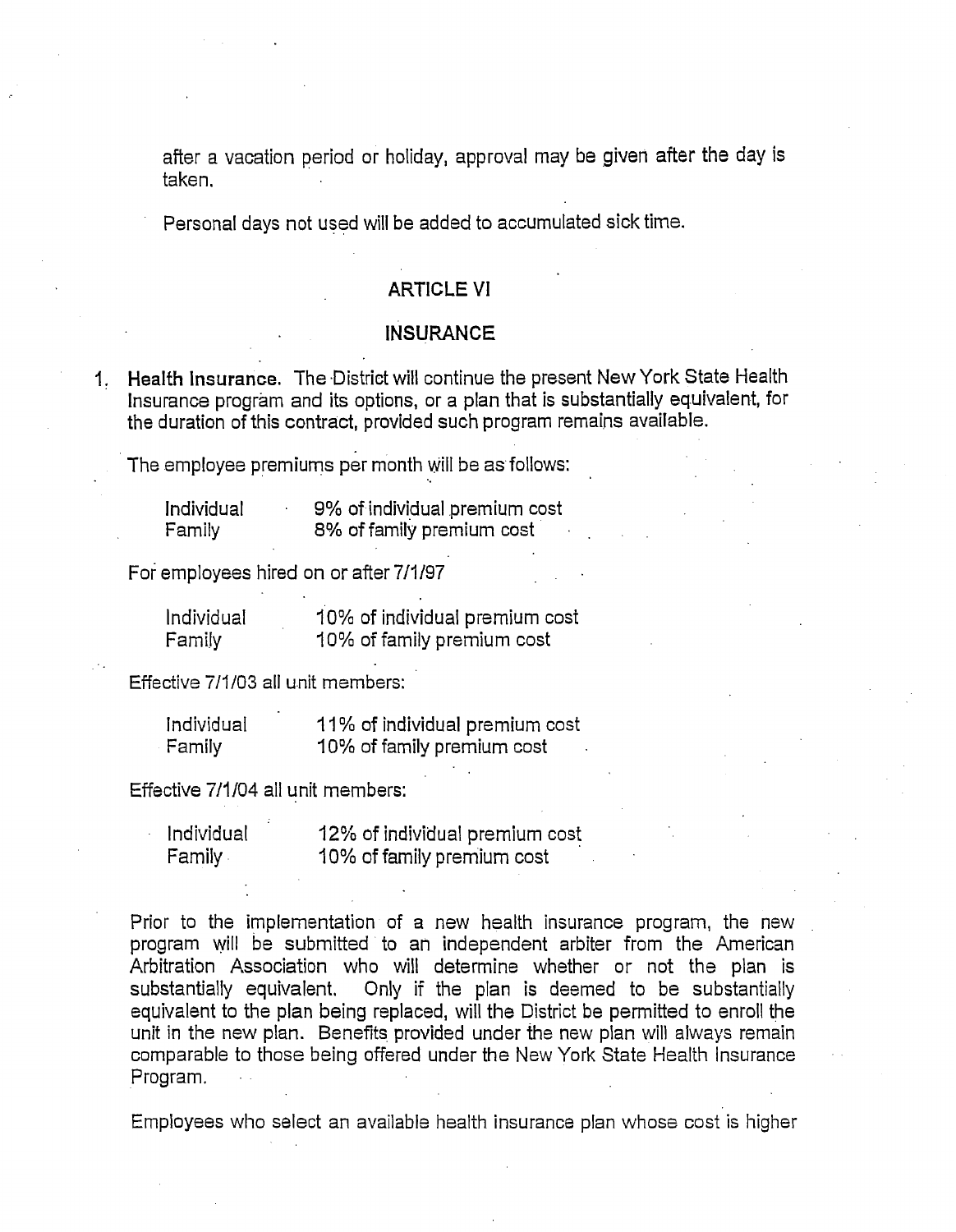than the Empire Plan offered by the District will pay the additional cost of that alternate health insurance plan.

- 2. Life Insurance. Life insurance will be provided by the District in the amount of \$2,000 of group term life insurance for employees during their first year of employment; \$5,000 per employee during their second year of employment and \$20,000 per employee during their third and succeeding years of employment. This provision will be implemented with all changes in the amount of the term life insurance coverage to be effective on July I of the appropriate year and the employee's service will be rounded to the nearest whole year based on less than or more than a half year's service.
- 3. Dental Insurance. The District shall contribute the'surns noted below, per . month, for individual dental plans afforded the custodial unit for the term of this Agreement. It. **is** understood that the contiribution shall only be made for personnel eligible and participating and there shall be no' obligation on the part. of the District to reimburse unit members in the event of any non-participation.

| Effective July 1, 2001 <sup>.</sup> | \$35.00 |
|-------------------------------------|---------|
| Effective July 1, 2004 <sup>.</sup> | \$40.00 |
| Effective July, 1 2005              | \$43.00 |

The employees may elect to have their families covered by the plan, but any additional cost for such an option will be paid for by the employee.

The District reserves the right to contract for a separate unit contributory plan within which the District's contribution per individual shall remain as above stated and participating employees shall pay any additional premium. It is understood that it shall be the responsibility of the unit to obtain the requisite participation to continue the present contributory plan. If any contributory plan cannot be successfully contracted for, for any reason, the parties hereto agree that the amounts noted above, payable by the District during the period July I, 2002 - June 30, 2006 shall be treated as Article VII, 9, Conformity With Law.

The District will agree to an alternate dental plan proposed by the unit provided that:

- a- the District suffers no ill effects from such a selection.
- b- the District's contribution of amounts noted above per month per individual remains unchanged.
- 4. Disability Insurance. If a Disability Plan is selected by the employees of the Custodial group, and if the total cost is to be paid for by the employees, the District will provide the payroll deduction services for such plan.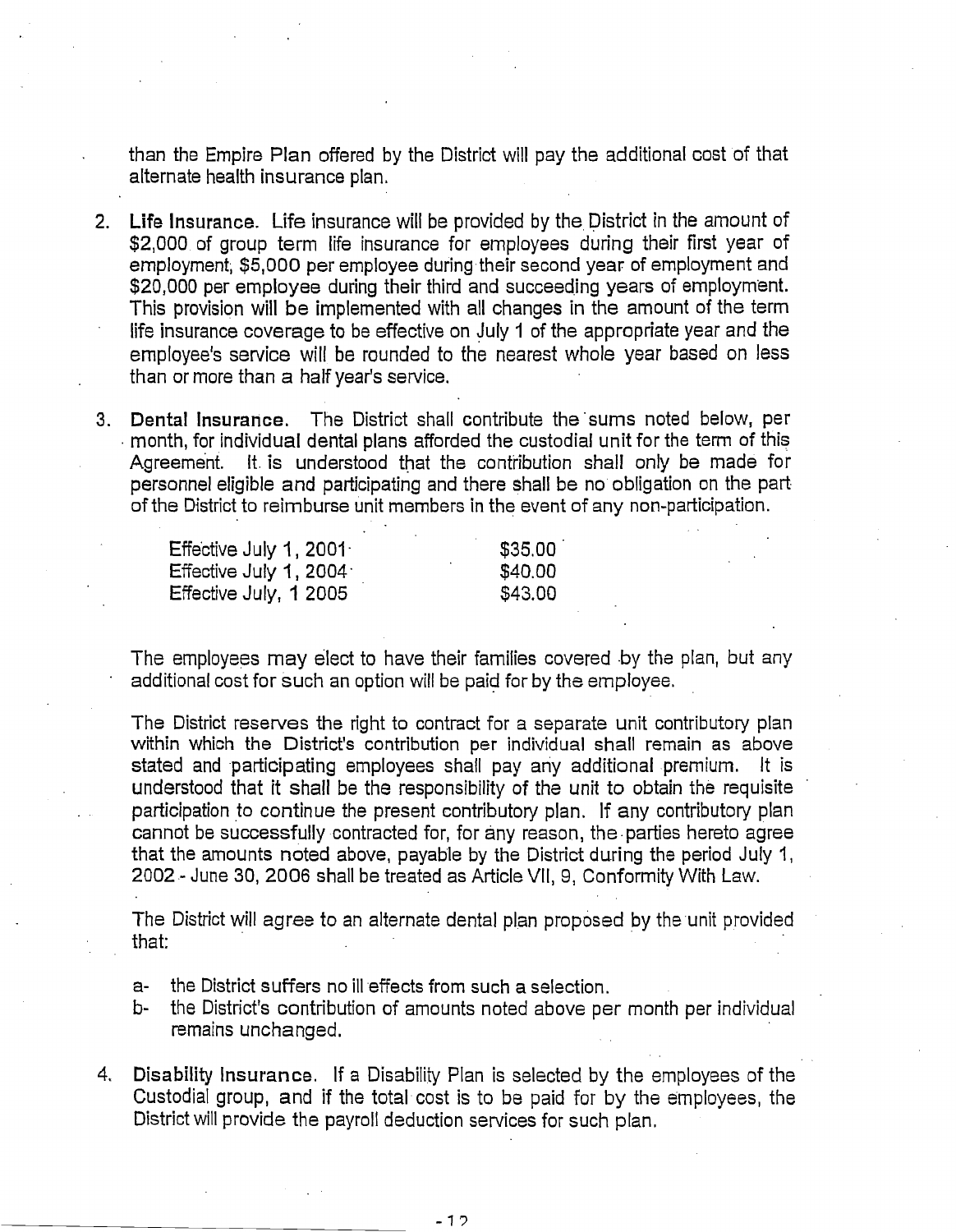- 5. **Tax** Sheltered **Annuity.** Unit members shall be allowed to participate in the District's tax sheltered annuity program (IRS Section 403B) as long as such a program is available to other employee groups in the District.
- **6. Cafeteria Plan.** Unit members shall be allowed to participate in a District "cafeteria plan" (IRS Section 125), should such a program be established by the District,
- **7. Section 457'Plan.** Unit members shall be allowed to participate in a District approved IRC Section 457 "deferred compensation plan" as long as such a plan remains approved by the Board of Education.

#### **ARTICLE** VII

#### **MISCELLANEOUS**

1. **Uniforms** shall be provided to employees of the bargaining group. All employees of the Bargaining'Unit will receive 2 pairs of pants, 3 shirts, and **3**  tee-shirts yearly, and I winter jacket every 3 years. Maintenance and Grounds employees will receive an additional pair of pants and a pair of safety shoes yearly, and a heavy parka every 3 years.

Effective September 1, 1992, uniforms shall be provided to employees of the bargaining unit on the basis of wear rather than allotment. From September 1st to October 1st and again from May 1st to June 1st, employees will turn in worn or damaged uniform garments for exchange. Items'will be replaced on a one for one basis. All garments submitted for exchange must be tagged with the name of the individual requesting an exchange. A new employee of the unit, upon successful completion of hislher probationary period, shall receive 2 pairs of pants, **3** shirts and 5 tee shirts. Maintenance and Grounds employees will receive a pair of work shoes yearly (not to exceed \$125.00) and a heavy parka. In lieu of a heavy parka, a heavy-duty hooded thermal lined front zippered sweatshirt may be substituted. Custodial employees will receive a pair of work shoes yearly (not to exceed \$125). Effective July I, 2004 all unit members shall receive a pair of work shoes not to exceed \$1 50.00. Unit members will receive 2 pair of shorts (for summer use). Any other specialized clothing distributed to unit members (i.e. rain gear, boots, etc.) will be replaced in the same manner. All garments shall be submitted to the Director of Facilities or his representative.

Uniforms shall be worn at all times during the work period.

 $-1<sup>2</sup>$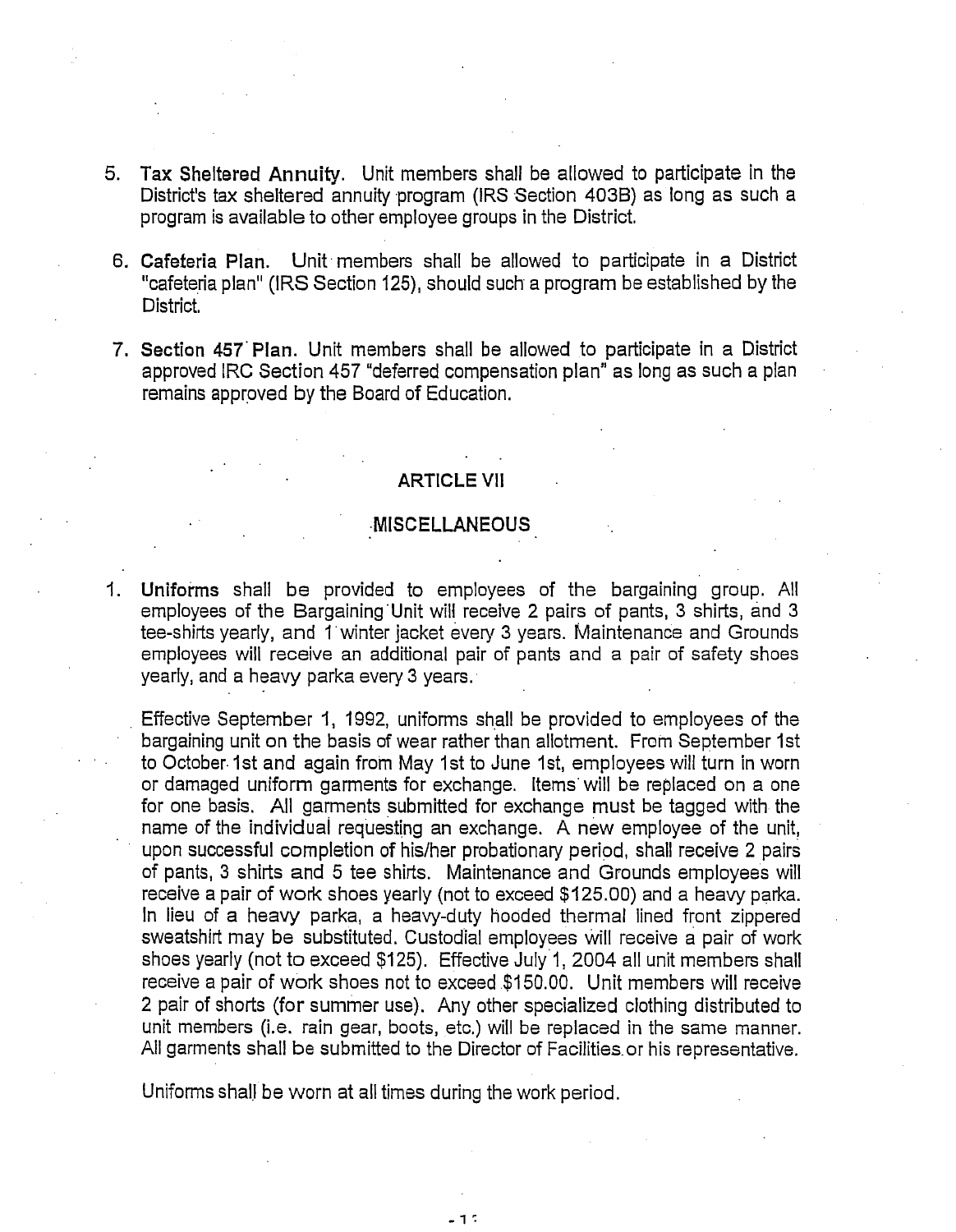- Conference Attendance. A maximum of four days for not more than two employees shall be granted for attendance at CSEA conferences, workshops and conventions. It is understood that any time taken under this provision is chargeable against and subject to the employee's personal leave or vacation entitlement. The District shall not bear any cost whatsoever for attendance at the aforesaid events beyond payment of regular salary, whenever personal leave days are available. Such leaves must be approved by the Superintendent of Schools following notification of not less than ten days prior to the date of leave.
- . School Closing **Due** to Labor Disputes. In the event of any labor disputes or disruption involving any other unit, it is agreed by the parties hereto that members of this unit shall not be prevented from attending to their regular duties at their established rate of remuneration. It is further agreed that members of this unit shall not fail or refuse to attend to their regular duties by reason of any labor dispute or disruption involving any other unit.
- 4. No Strike Representation. The Association agrees not to strike for the duration of this Agreement or to engage in any form of slowdown or work stoppage. The Association also agrees not to participate or encourage any form of economic sanction against the District.
- 5. In-service Training Courses. When a member of the unit is required by the District to attend an in-service training course or program, the cost of the program will be paid by the School District. When such training courses are attended during the employee's regular working hours, the District will pay for that time. When the in-service training courses are attended outside .of the employee's regular working hours, the District will not pay for the time involved.
- 6. Personnel Files. Upon request of the employee, he shall be permitted to examine his official employment and personnel file, with the exception of original letters.of recommendation and other confidential communications; No material derogatory to an employee's conduct, service, character or personality shall be placed in the Business Office file or the Principal's file unless the .employee has had an opportunity to read the material. The employee shall acknowledge he has read such material by affixing his signature on the actual copy to be filed with the understanding that such signature merely signifies that he has read the material to be filed and does not' necessarily indicate agreement with its content. The employee shall have the right to answer any material filed and his/her answer shall be attached to the file copy.
- 7. A fifteen (15) minute coffee break will be permitted each day to a unit member at a time to be determined by the District. However, a unit member shall have the right to this break at a time other than before the beginning of the workday.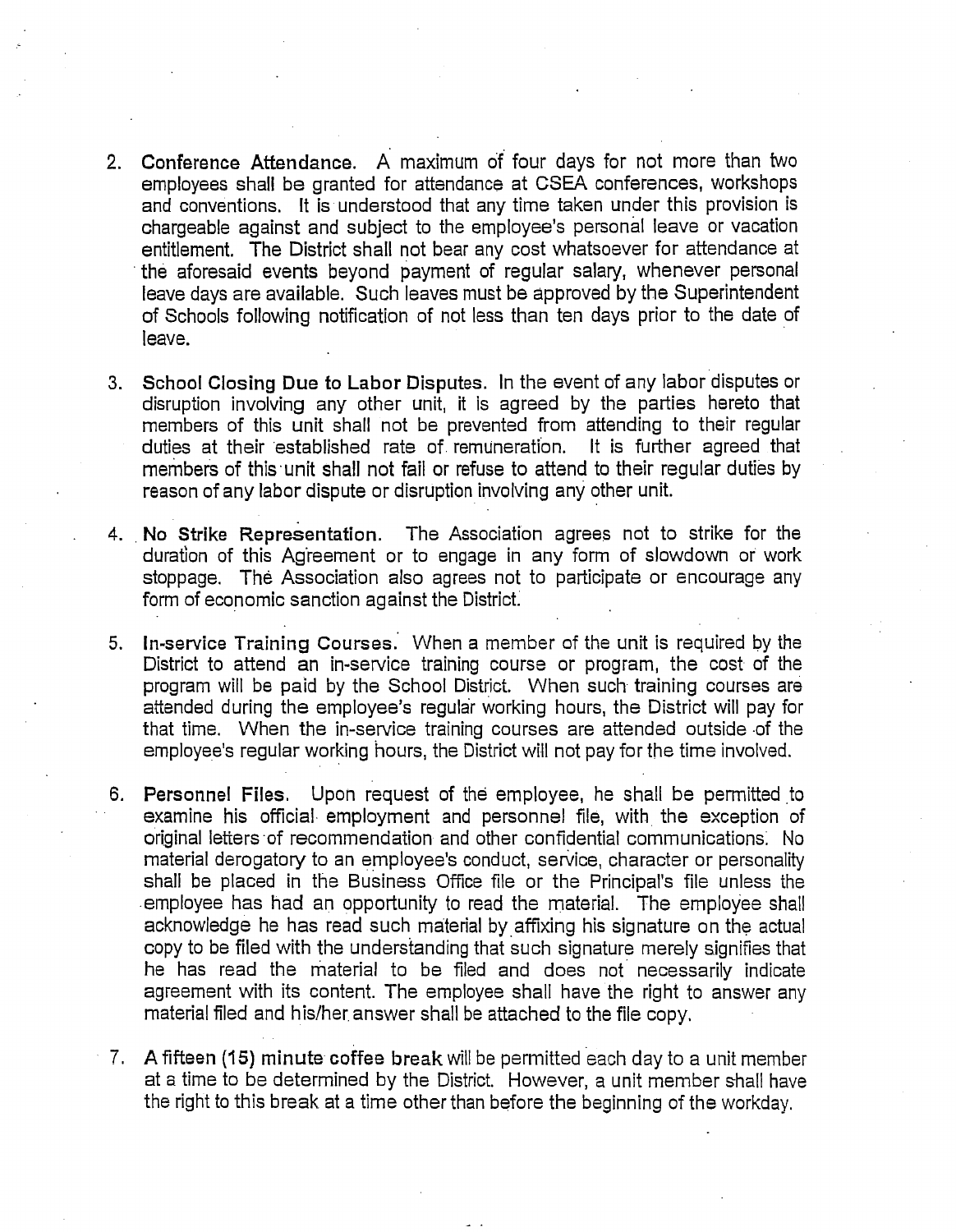- 8. Evaluations. Any evaluation rating must be in writing to the employee by his or her supervisor.
- Conformity with Law. In the event any provision of this contract is deemed to  $9<sub>1</sub>$ be contrary. to law, then such unlawful provision shall be deemed stricken and inoperative without affecting the balance of the Agreement. If the provision deemed illegal involves an item of monetary value to the unit employees, the District and the unit representative shall negotiate a comparable'benefit. If the parties do not agree on a comparable benefit within thirty days, the'District shall, at any time thereafter, be entitled to redeem the lost benefit with money to the extent of the benefit loss. The District's right to redeem shall not result in an acceleration of the rate of payment which the District would have made if the original contract monetary value benefit had not been affected. It is further understood that salaries and benefit increases provided for herein shall be subject to governmental rules, regulations, orders and other applicable law.
- 10. Legal Agreement. In the event any provision of this Agreement shall be declared to be contrary to law or in violation thereof, such declaration shall be deemed by. the parties as affecting said provision only, unless otherwise specifically provided in and by said declaration and all other provisions shall continue thereafter in full force of the fact EXCEPT **AND UNLESS** the provisions so declared shall be deemed to be such an integral part of this Agreement as to violate the entire Agreement.

In addition, the Association shall not prompt or induce any employee of the District to engage directly or indirectly in any strike, slowdown, work stoppage, or other form of economic sanction.

- 1 **1.** Legal Counsel. The Board agrees to provide legal counsel as may be required by law. See present Sections 3023 and 3028 of the Educational Law. Employees' protection is contingent upon their compliance with the provisions of said law. These legal protections do not create' obligations upon the District other than those required by law.
- 12. Safety. It shall be the duty of all personnel to see that all working conditions are safe from unnecessary hazards. Hazardous situations shall be reported in writing to the immediate supervisor, who will, in turn, report this condition to the Director of Facilities and Operations with a copy to be sent to the Building Principal. No employee may be ordered to drive any vehicle which is in any way not safe for operation. .

#### 13. **Scope of Agreement**

a. This agreement is acknowledged by the parties to constitute the full and complete understanding between them. The parties agree that all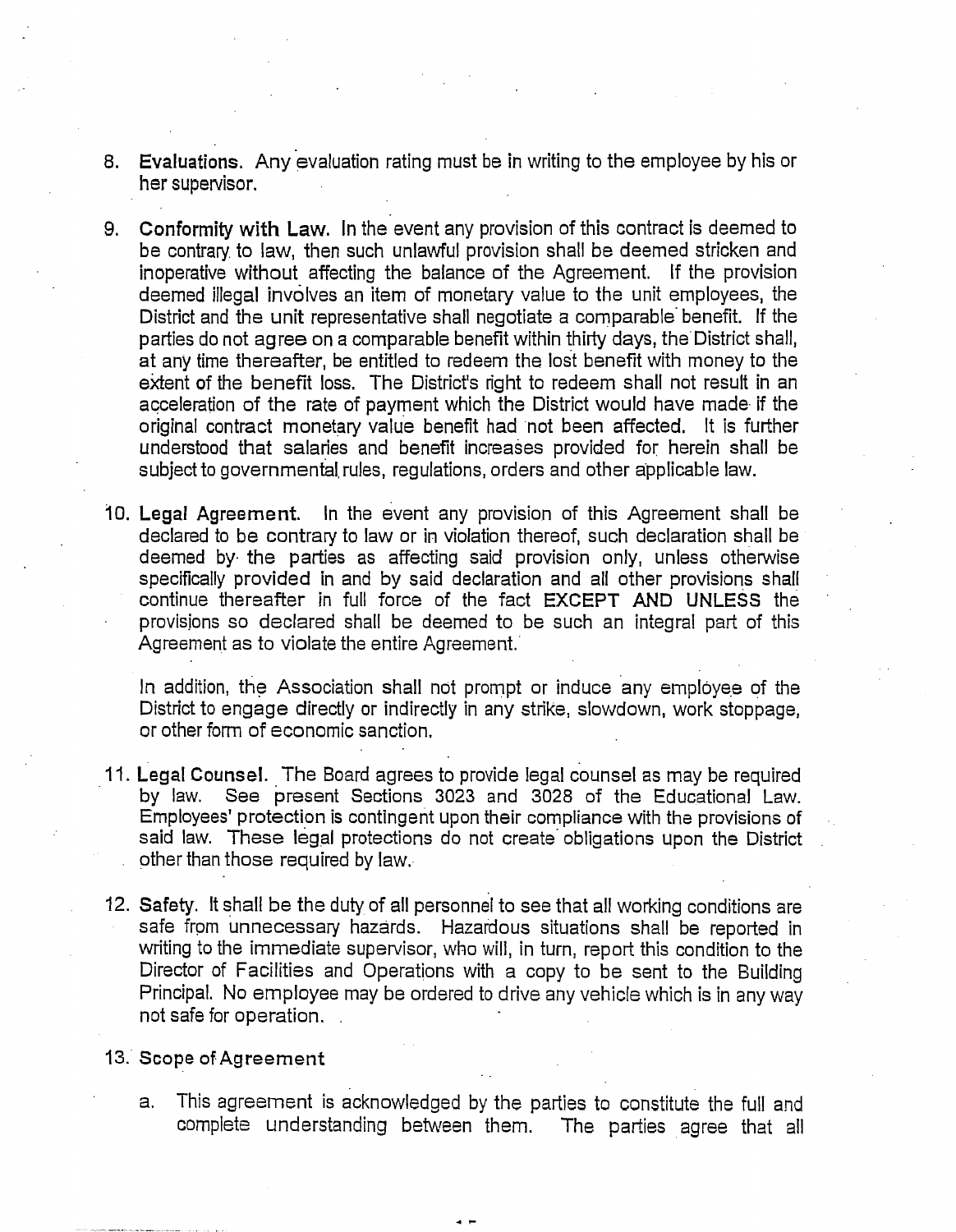negotiable items have been considered, whether or not referred to herein, and that during the term of this Agreement, neither party shall be required to negotiate on any matter not included herein.

b. The terms and conditions of employment, compensation and benefits herein relate solely to full time employees within the negotiations unit.

#### ARTICLE Vlll

#### **SALARIES**

1. Placement **of Schedule.** Each employee, whose service has been evaluated as satisfactory or better, shall advance annually to the next higher step in the class on the salary schedule. Increases in salary (increments, salary schedules, differentials, etc.) may be withheld for less than satisfactory service.

Prior to the withholding of increases in salary, the District will inform the employee and a representative of the Association of the possible impending action. If the employee requests, the District will meet with the employee, and at the employee's option with his or her representative(s), to explain its rationale for the action, and to listen to input from the employee and his/her representatives. The District will, however, have the final decision on whether or not to withhold the employee's increases in salary.

The District may restore the withheld increases in salary at any time the District acknowledges that the employee has shown an adequate level of improvement in on-the-job performance.

'2. Salary Schedule. The salary schedule for each year of the contract shall be as in Appendix B. See Appendix A for definition of Classes on the Schedule.

> Effective 7/1/2002, the salary schedule shall increase by 3.3% Effective 7/1/2003, the salary schedule shall increase by 3.4% Effective 7/1/2004, the salary schedule shall increase by 3.5% Effective 7/1/2005, the salary schedule shall increase by 3.5%

- **3.** Retirement Incentive. A retirement incentive shall be offered to members of the bargaining unit subject to the following:
	- a. Conditions The retirement incentive shall apply only to those resignations for the purpose of retirement filed with the District during the period December 1, 2003 to March 31, 2004, provided the resignations meet all eligibility criteria set forth below. All resignations must be effective no later than June 30,2004.

 $1<sup>2</sup>$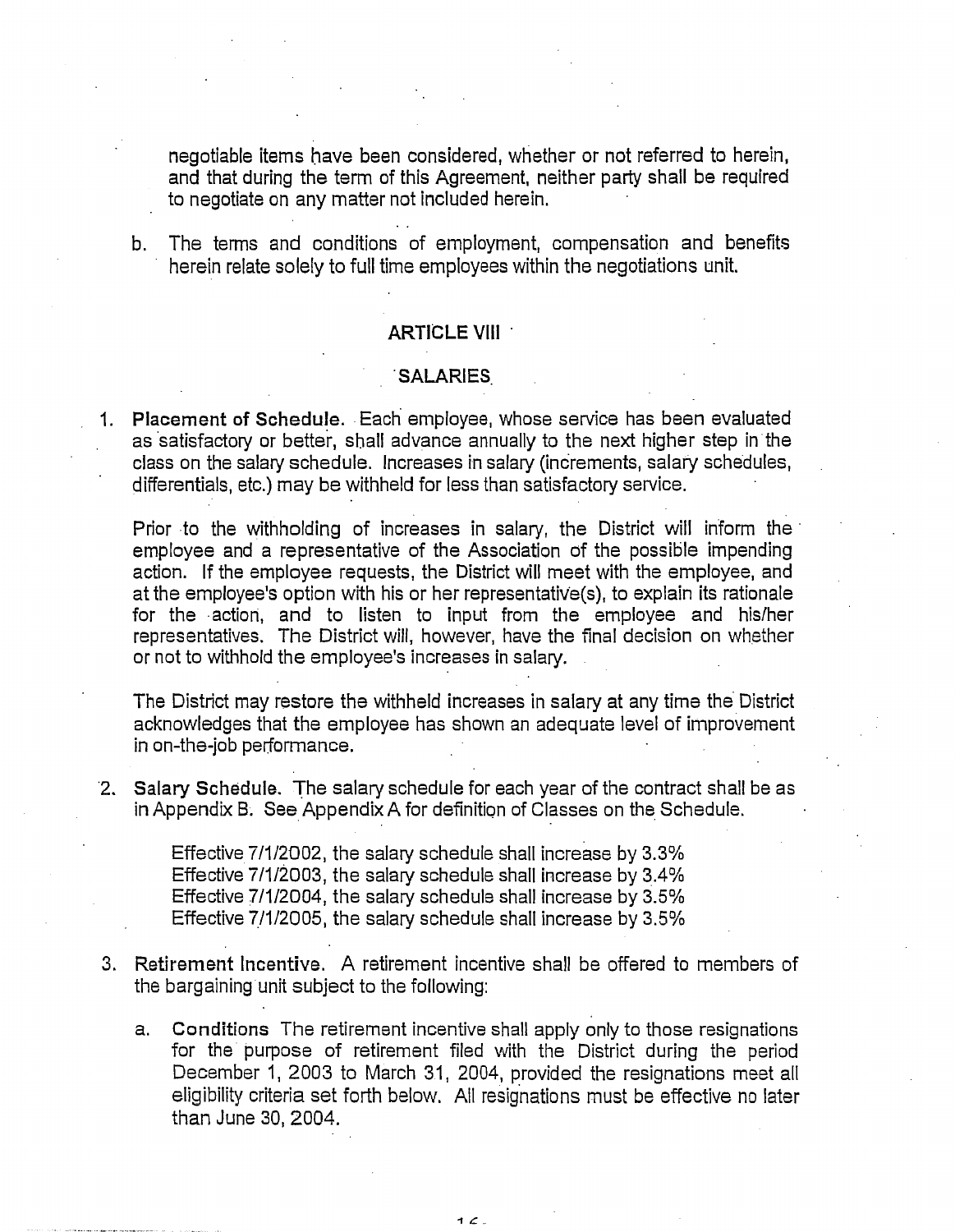#### b. Eligibility

- 1. Age 55 or greater by June 30,2004
- 2. Ten (10) years of credited service with the **NYSERS**
- 3. Ten (10) years of credited full time service in Locust Valley CSD
- c. Incentive Amounts The incentive amount will be \$750 per year of senrice subject to a maximum payment of \$15,000 for twenty (20) or more years of full time service. Payment will be made to the individual by July 15, 2004.

#### ARTICLE Vlll

### **GRIEVANCES**

- Grievances. Employees who are designated or elected for the purpose of adjusting or assisting the administration of the signed contract, will be permitted a reasonable amount of time from their regular duties to fulfill these obligations which have as their primary purpose the maintenance of a harmonious and cooperative relationship between the employer and the employee.
- Grievance **Defined.** A grievance shall be defined as a complaint by one or more employees of the unit, of a violation, misapplication or misinterpretation of this Agreement.' However, it is expressly understood and agreed that a dismissal or the withholding of increases in salary shall not constitute a grievance or the basis thereof.

#### Procedure.

- a. Any employee aggrieved hereunder may, within 30 days of the occurrence of the grievance present his grievance orally to the immediate supervisor. A reply shall be given by the immediate supervisor indicating what action, if any, will be taken with respect to the grievance. Such oral reply shall be given within five (5) working days of the date of presentation of the grievance.
	- b. If the employee is dissatisfied with the action taken by the immediate supervisor with respect to his grievance, such employee shall submit his grievance in writing to the Director of Facilities and Operations with ten (10) days of the date that the immediate supervisor's oral reply was given. The Director of Facilities and Operations shall thereupon submit his reply in writing within ten (10) days of the date of submission of the written grievance to him.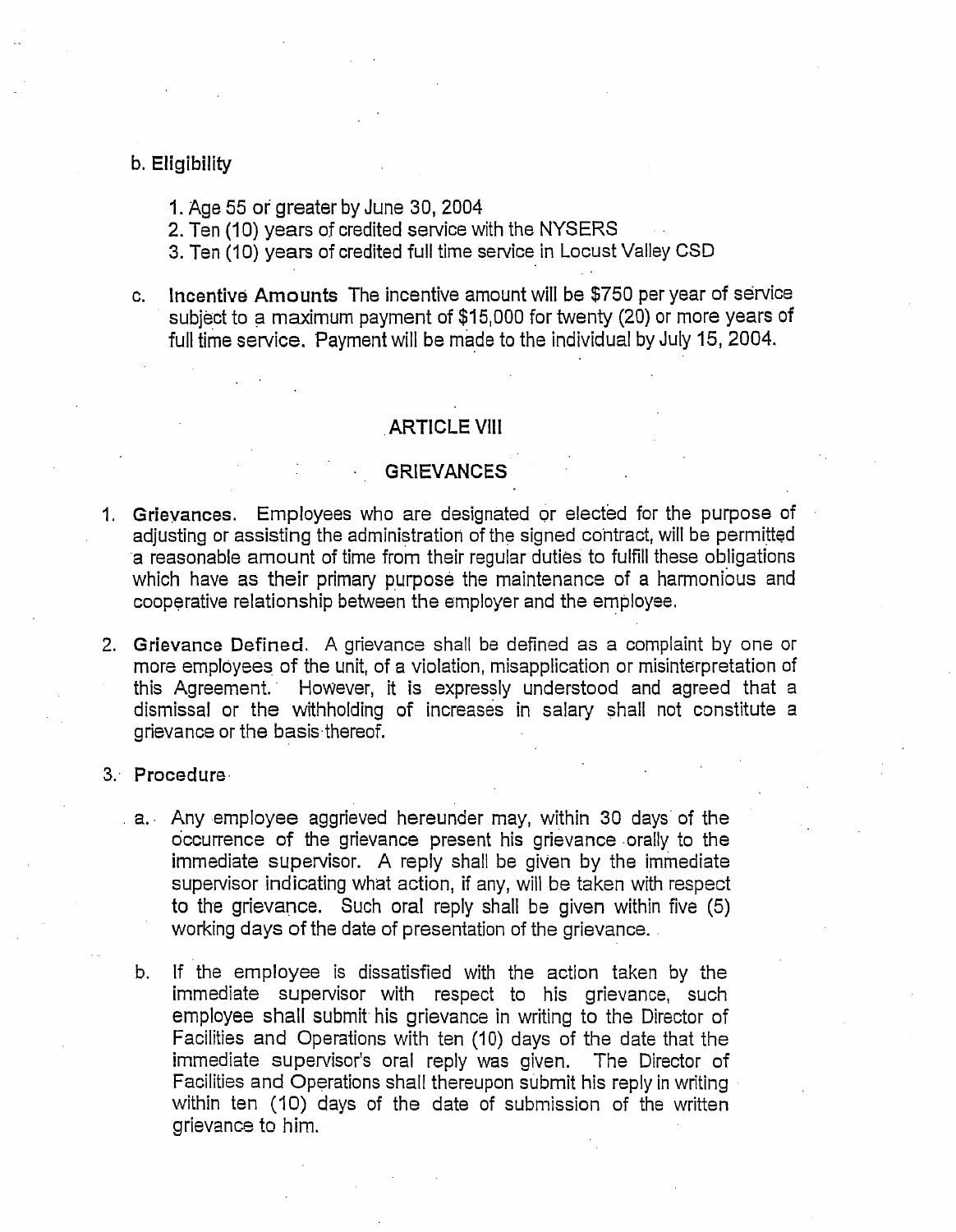- c. If the employee is still dissatisfied with the action taken by the Director of School Facilities with respect to his grievance, said employee shall submit his grievance in writing to the Assistant Superintendent for Business within ten (10) days of the date that the Director of Facilities and Operations written reply was given. The Assistant Superintendent for Business shall submit his reply in writing within ten (10) days of the date of submission of the written grievance to him.
- d. If the employee is dissatisfied with the action taken by the Assistant Superintendent for Business he shall have the right to appear before the Superintendent of Schools if he so requests, and to be represented by the Civil Service Employees' Associatipn,. if he so requests, within ten (10) days of the determination of the Assistant Superintendent for Business. After considering the employee's grievance, and contention made in support thereof, and affording the Assistant Superintendent an opportunity to submit his views both orally and in writing,. the Superintendent of Schools shall take.such action as he deems proper and' just and. advise the employee and the Assistant Superintendent for Business in writing of the action taken within ten (10) days of the date of appeal to the Superintendent of Schools.
- e. If an employee is still not satisfied with the decision, the full complaint may be appealed to the Board of Education for review . and final ruling.

All documents previously submitted at any stage of the grievance procedurs shall be presented to the Board of Education. The grieving employee and the Administrator who has previously ruled on the grievance before the appeal to the Board of Education, or any Administrator affected by the issue of the grievance, shall be entitled, to appear ahd be heard before the Board at a time that is mutually convenient to the parties. Such review shall be held as promptly as possible, on days coinciding with the forthcoming General or Special Meetings of the Board of Education: but in no event shall review take place later than thirty (30) days following the date of the request for such Board meeting. The Board of Education shall give grievant at least ten (10) days prior notice of review date. Upon request, the grieving employee is entitled to be represented by the Civil Service Employees' Association.

f. The Board of Education shall decide the grievance within thirty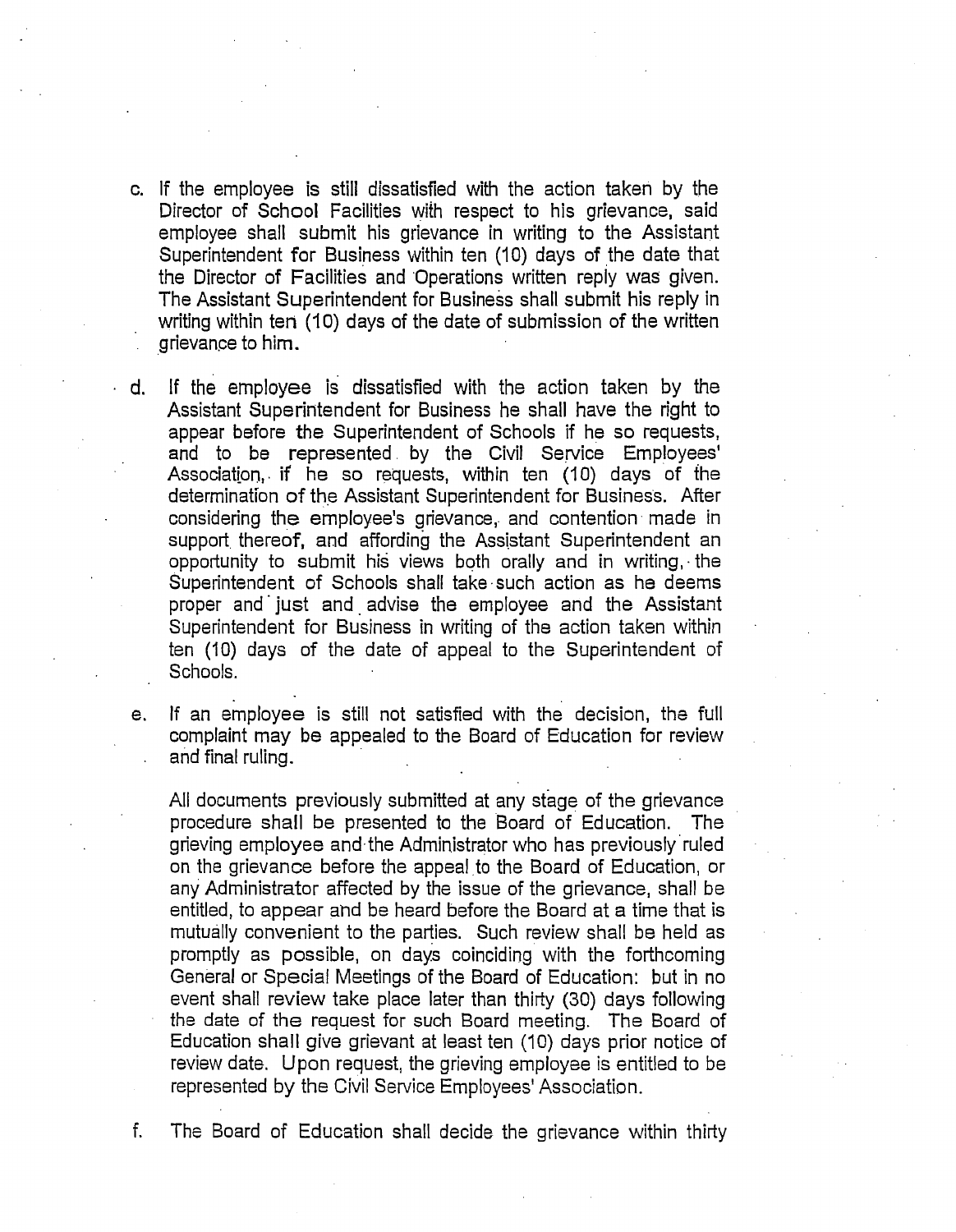(30) days of the filing of the grievance with the Board provided however, that if the Board requires additional time, the limit will be extended fifteen (15) days upon notice to the Association and the grievant. Any extension beyond forty-five (45) days will be only by mutual consent of the Board and the Employee and/or his/her representative. It is understood however, that the grievance shall be determined as expeditiously as possible.

# **ARTICLE x**

#### **DURATION** :

This agreement shall be effective and retroactive to July I, 2002 through June 30, 2006.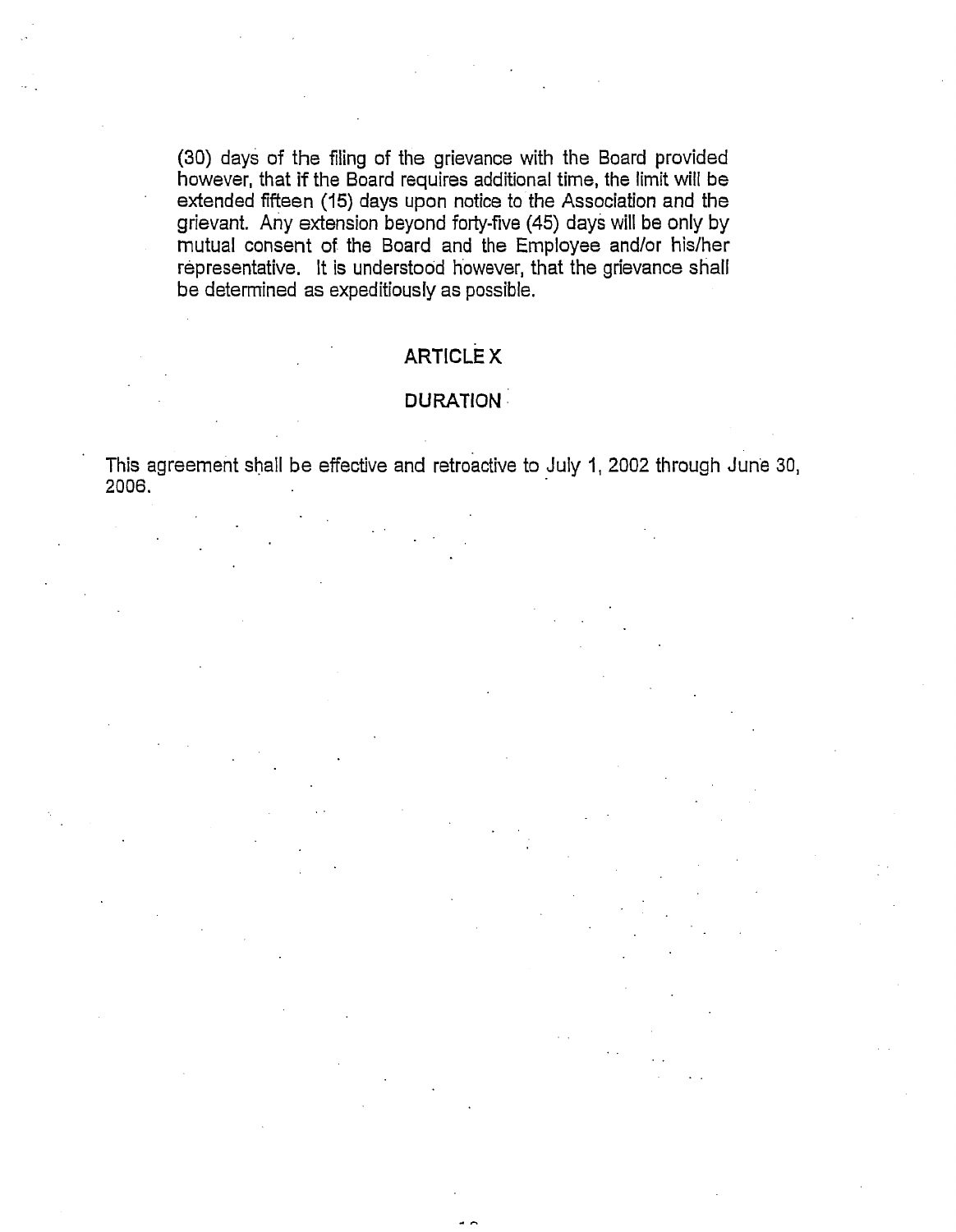| For the Custodial Unit:                                  | For the District:       |
|----------------------------------------------------------|-------------------------|
| Signature_<br>Signature                                  |                         |
| Title PRESIDENT UNIT 7226Title Superintendent of Schools |                         |
| 9/<br>$\sigma$ 3<br>Date                                 | Date September 12, 2003 |
| Signature                                                |                         |
| Title                                                    |                         |

Date 9/1/703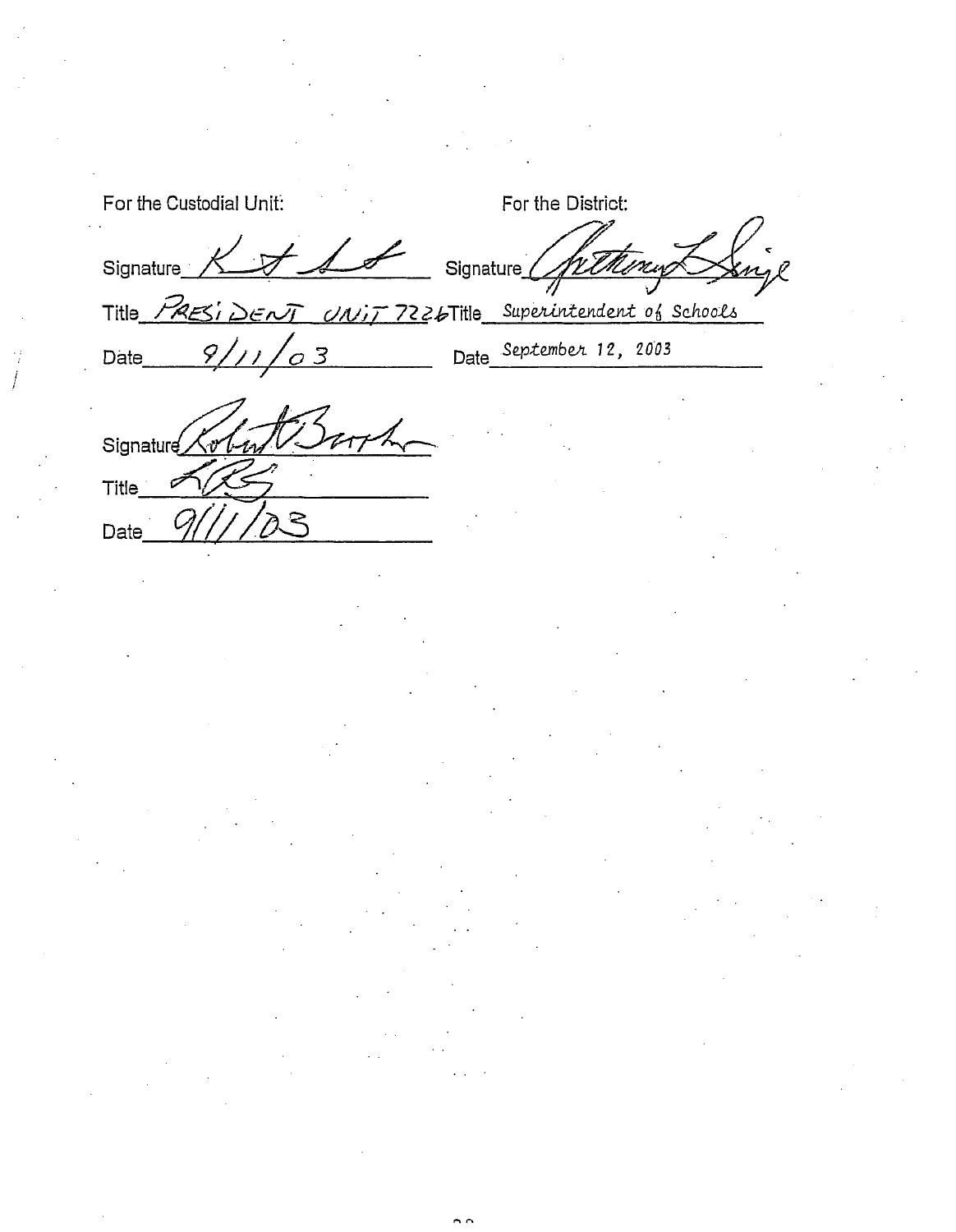### **APPENDIX A**

# **SALARY** SCHEDULES

### **JOB** TITLES BY CLASS

# CLASS ll CLEANER

AUTOMOTIVE SERVICER .

### . CLASS Ill

CLASS IV

CLASS V ASST.HEAD CUSTODIAN

CLASS VI

CLASS VII

### **CUSTODIAN GROUNDSPERSON**

MAINTENANCE MECHANIC

HEAD CUSTODIAN I (NIGHT) - HIGH SCHOOL HEAD CUSTODIAN I - ELEMENTARY COMPLEX CUSTODIALSTOCK ASST.

## HEAD CUSTODIAN II - HIGH SCHOOL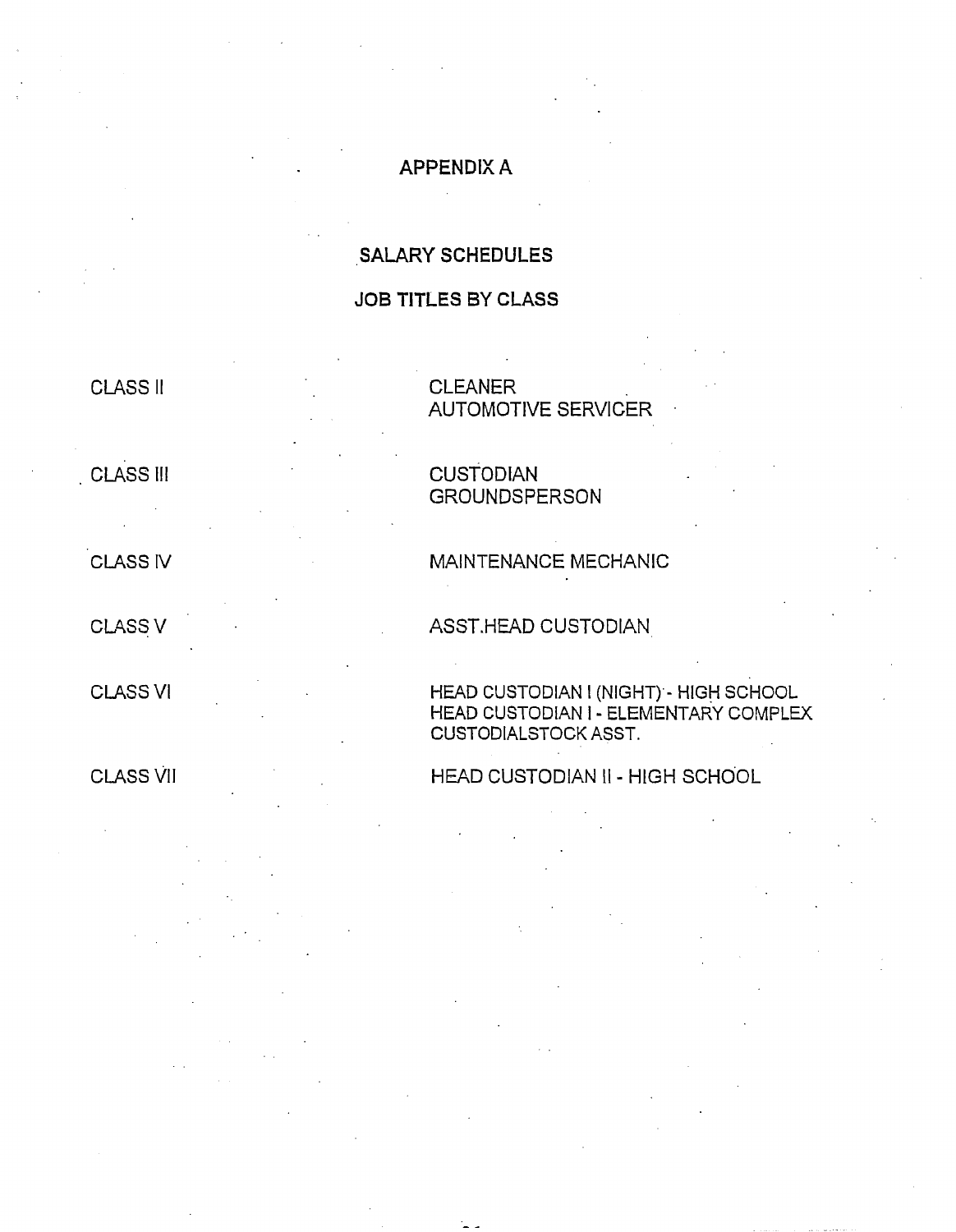### **APPENDIX** B

. .

### DIFFERENTIALS

Evenings ............................. three percent **(3%)** of annual base salary Night ............................... four percent (4%) of annual base salary Lead Automotive Mechanic ............................ .... ..... **A..** ...... \$500 (with CDL license and bus driver training) . Auto Serviceman.. ............. .... ............................ \$250 .

(with CDL license and bus driver training)

- 22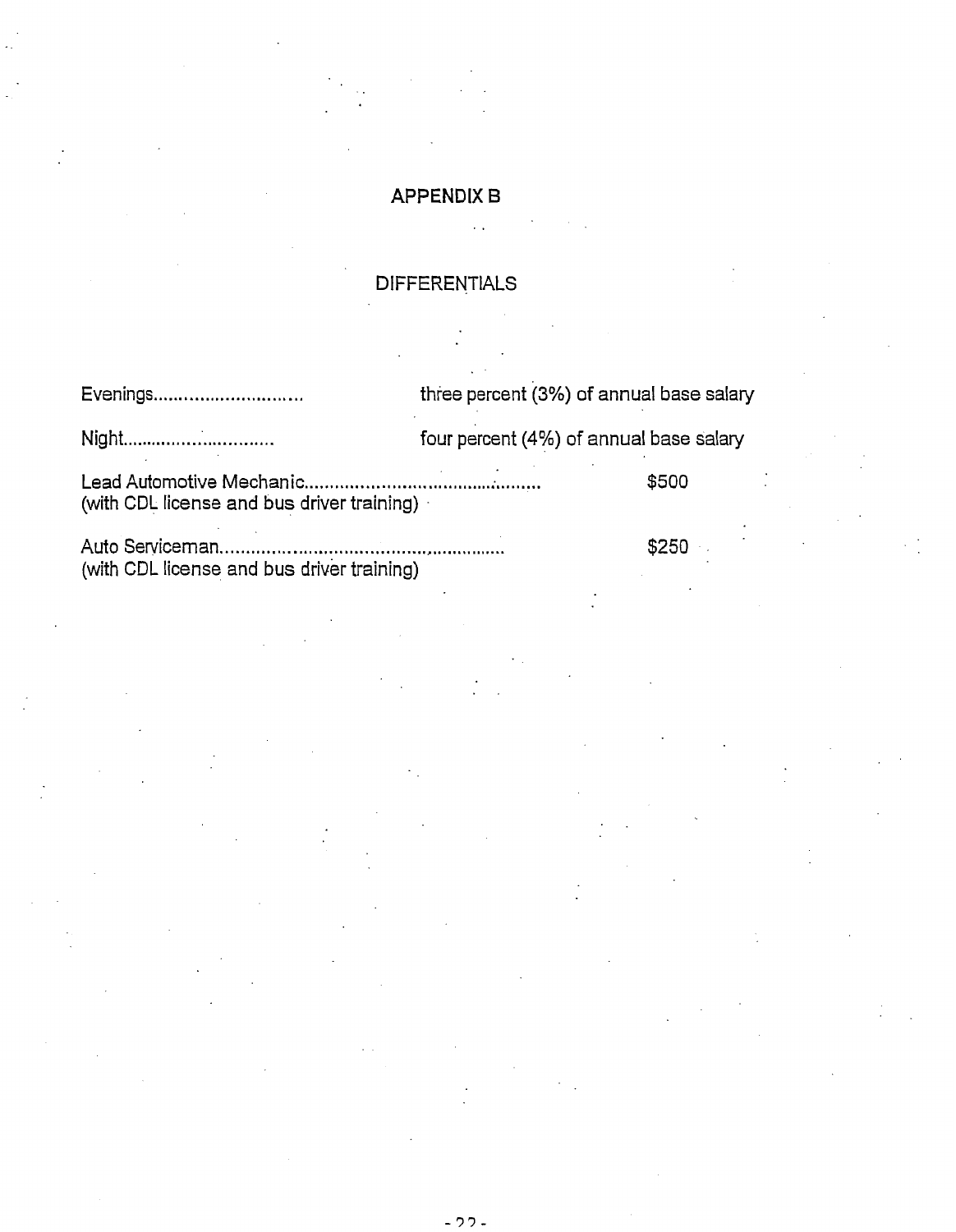### APPENDIX C

#### Workers' Compensation Example - Article 1 (b)

Note: All references to ''he" are for convenience purposes only.

Example: A person injured on the job on October 1<sup>st</sup>. He returns to work on December 20 of the same year.

He is out 50 days (10 weeks) from work because of the injury. For the first 10 days he is paid full salary without any reduction in his sick leave bank. Assuming he has days left in his sick bank, for the next.40 days he receives full pay, with days being used from his accumulated sick bank. When a determination is received from the Workers' Compensation Board on the official disposition of the injury, the District will be reimbursed (either from insurance or from the District's workers' Compensation Reserve Fund) an amount as determined by the Workers' Compensation law. If in the 40 days a person was paid  $$4,000$  in salary and then the district is reimbursed \$2,800 for those 40 days, that means that  $70\%$  (2,800  $-$  4,000) of the salary was reimbursed. At that time 70% of the 40 days (28 days) will be restored to the person's sick bank.

If the person does not have any sick days remaining he will be paid the current Workers' Compensation rate, as determined by law, for those days absent.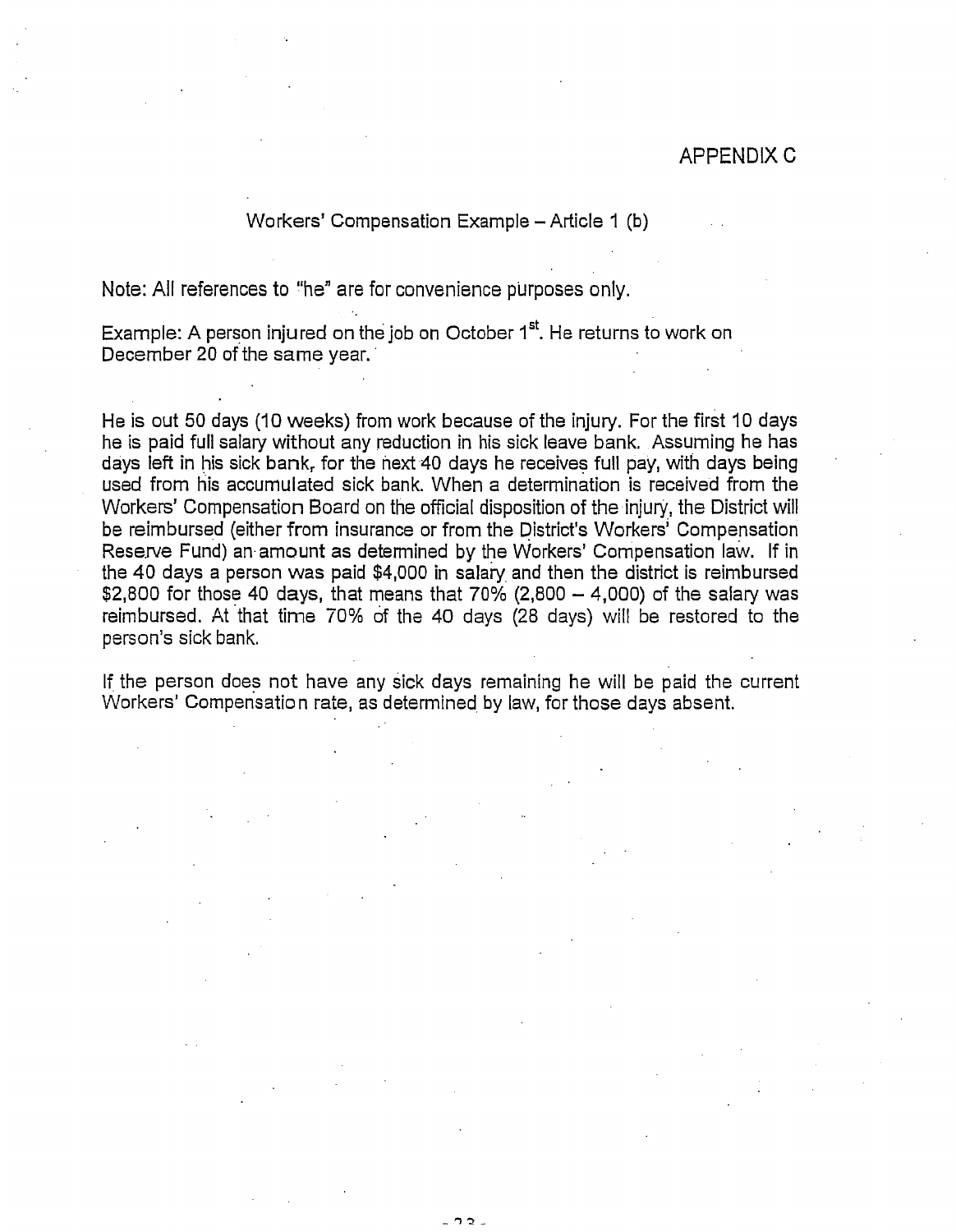# Custodial Salary Schedule **2002-2003**

| Multiply 2001-02 by: |          | 1.033     |          |          |          |           |
|----------------------|----------|-----------|----------|----------|----------|-----------|
|                      | Class II | Class III | Class IV | Class V  | Class VI | Class VII |
| 1                    | \$34,402 | \$36,609  | \$39,308 | \$40,781 | \$43,481 | \$47,160  |
| $\overline{2}$       | \$35,016 | \$37,589  | \$40,289 | \$41,762 | \$44,460 | \$48,142  |
| 3                    | \$35,626 | \$38,572  | \$41,272 | \$42,743 | \$45,444 | \$49,123  |
| 4                    | \$36,240 | \$39,554  | \$42,253 | \$43,726 | \$46,423 | \$50,104  |
| 5                    | \$36,854 | \$40,536  | \$43,236 | \$44,705 | \$47,405 | \$51,087  |
| 6                    | \$37,468 | \$41,517  | \$44,216 | \$45,688 | \$48,388 | \$52,068  |
| $\overline{7}$       | \$38,082 | \$42,498  | \$45,197 | \$46,670 | \$49,368 | \$53,050  |
| 8                    | \$38,695 | \$43,481  | \$46,178 | \$47,650 | \$50,351 | \$54,031  |
| 9                    | \$39,308 | \$44,460  | \$47,160 | \$48,633 | \$51,332 | \$55,011  |
| 10                   | \$39,922 | \$45,444  | \$48,142 | \$49,613 | \$52,313 | \$55,995  |
| $11 -$               | \$40,536 | \$46,423  | \$49,123 | \$50,596 | \$53,295 | \$56,974  |
| 12                   | \$40,815 | \$46,702  | \$49,402 | \$50,875 | \$53,574 | \$57,253  |
| 13                   | \$41,094 | \$46,981  | \$49,681 | \$51,154 | \$53,852 | \$57,532  |
| 14                   | \$41,373 | \$47,260  | \$49,960 | \$51,433 | \$54,131 | \$57,811  |
| 15                   | \$41,652 | \$47,539  | \$50,239 | \$51,712 | \$54,410 | \$58,090  |
| 16                   | \$41,931 | \$47,818  | \$50,518 | \$51,991 | \$54,689 | \$58,369  |
| 17                   | \$42,210 | \$48,097  | \$50,796 | \$52,269 | \$54,968 | \$58,648  |
| 18                   | \$42,488 | \$48,376  | \$51,075 | \$52,548 | \$55,247 | \$58,926  |
| 19                   | \$42,767 | \$48,654  | \$51,354 | \$52,827 | \$55,526 | \$59,205  |
| 20                   | \$43,046 | \$48,933  | \$51,633 | \$53,106 | \$55,805 | \$59,484  |

 $\Omega$   $\Lambda$   $-$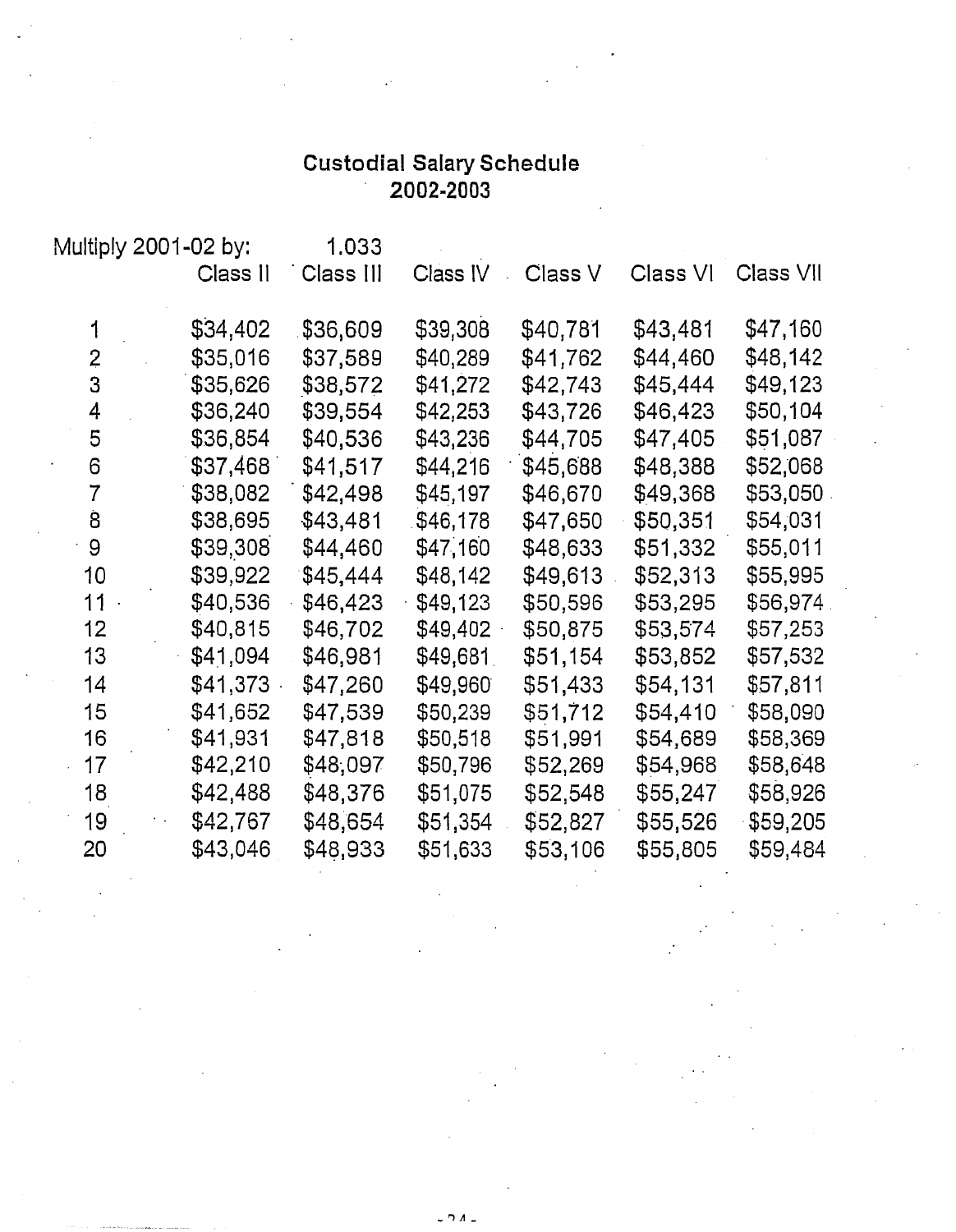# **Custodial Sa!ary Schedule 2003-2004**

|                 | Multiply 2002-03 by: | 1.034     |          |          |          |           |
|-----------------|----------------------|-----------|----------|----------|----------|-----------|
|                 | Class II             | Class III | Class IV | Class V  | Class VI | Class VII |
| 1               | \$35,571             | \$37,854  | \$40,644 | \$42,168 | \$44,959 | \$48,764  |
| $\overline{2}$  | \$36,206             | \$38,867  | \$41,659 | \$43,182 | \$45,972 | \$49,779  |
| 3               | \$36,837             | \$39,884  | \$42,675 | \$44,196 | \$46,989 | \$50,793  |
| $\overline{4}$  | \$37,472             | \$40,899  | \$43,689 | \$45,212 | \$48,002 | \$51,807  |
| 5               | \$38,107             | \$41,914  | \$44,706 | \$46,225 | \$49,017 | \$52,824  |
| 6               | \$38,742             | \$42,928  | \$45,719 | \$47,242 | \$50,034 | \$53,838  |
| $\overline{7}$  | \$39,377             | \$43,943  | \$46,734 | \$48,257 | \$51,046 | \$54,853  |
| 8               | \$40,011             | \$44,959  | \$47,748 | \$49,270 | \$52,063 | \$55,868  |
| 9               | \$40,644             | \$45,972  | \$48,764 | \$50,287 | \$53,077 | \$56,882  |
| 10 <sub>1</sub> | \$41,279             | \$46,989  | \$49,779 | \$51,300 | \$54,091 | \$57,898  |
| 11.             | \$41,914             | \$48,002  | \$50,793 | \$52,316 | \$55,107 | \$58,911  |
| 12 <sub>2</sub> | \$42,203             | \$48,290  | \$51,082 | \$52,605 | \$55,395 | \$59,200  |
| 13              | \$42,491             | \$48,578  | \$51,370 | \$52,893 | \$55,683 | \$59,488  |
| 14              | \$42,779             | \$48,867  | \$51,658 | \$53,181 | \$55,972 | \$59,776  |
| 15              | \$43,068             | \$49,155  | \$51,947 | \$53,470 | \$56,260 | \$60,065  |
| 16              | \$43,356             | \$49,444  | \$52,235 | \$53,758 | \$56,549 | \$60,353  |
| 17              | \$43,645             | \$49,732  | \$52,524 | \$54,047 | \$56,837 | \$60,642  |
| 18              | \$43,933             | \$50,020  | \$52,812 | \$54,335 | \$57,125 | \$60,930  |
| 19              | \$44,221             | \$50,309  | \$53,100 | \$54,623 | \$57,414 | \$61,218  |
| 20              | \$44,510             | \$50,597  | \$53,389 | \$54,912 | \$57,702 | \$61,507  |

 $\sim$ 

. . . .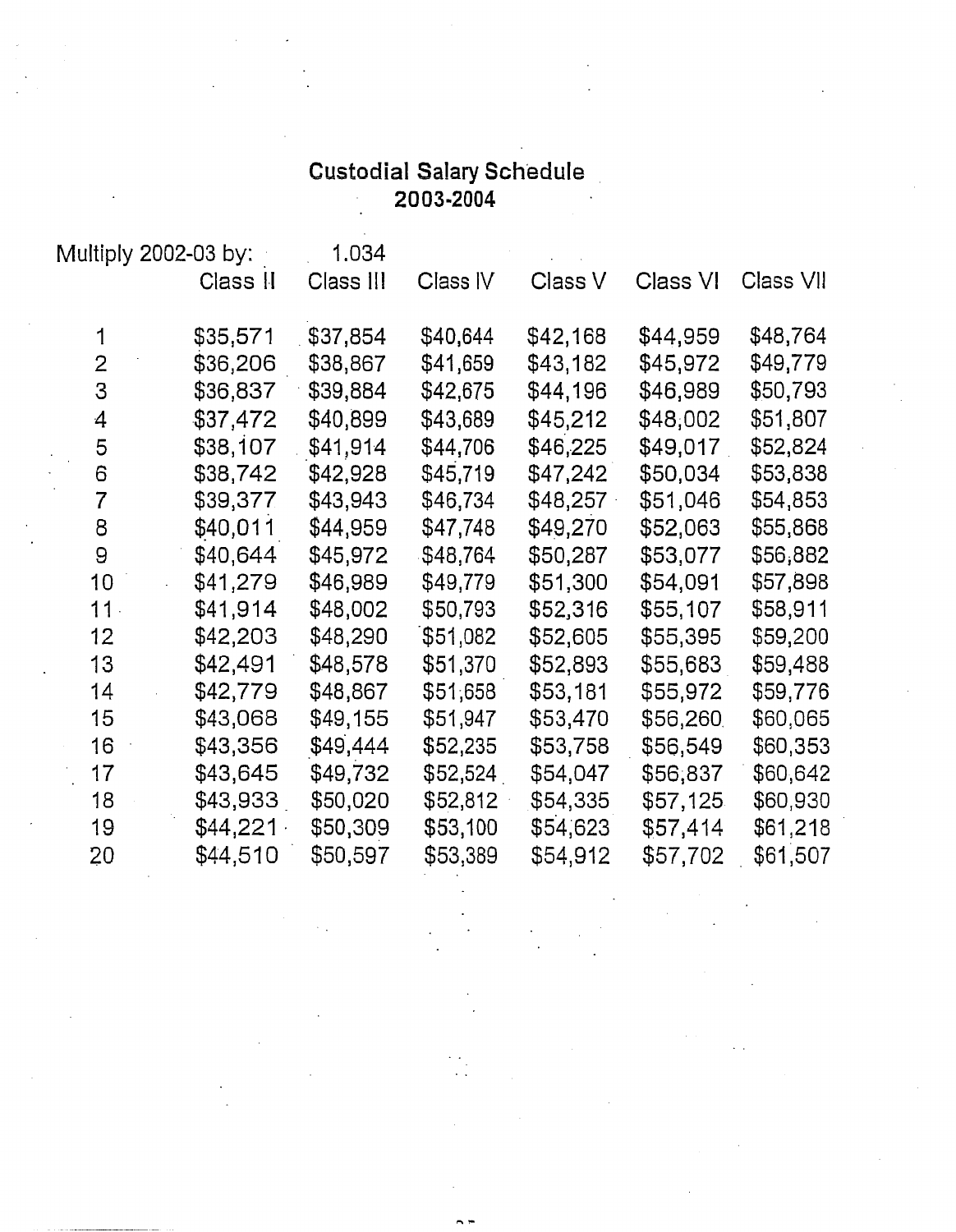# **Custodial** Salary **Schedule 2004-2005**

| Multiply 2003-04 by: |          | 1.035     |          |          |          |           |
|----------------------|----------|-----------|----------|----------|----------|-----------|
|                      | Class II | Class III | Class IV | Class V  | Class VI | Class VII |
|                      | \$36,816 | \$39,179  | \$42,067 | \$43,643 | \$46,533 | \$50,470  |
| 2                    | \$37,473 | \$40,227  | \$43,117 | \$44,693 | \$47,581 | \$51,521  |
| 3                    | \$38,127 | \$41,279  | \$44,169 | \$45,743 | \$48,633 | \$52,571  |
| 4                    | \$38,784 | \$42,330  | \$45,218 | \$46,795 | \$49,682 | \$53,621  |
| 5                    | \$39,441 | \$43,381  | \$46,271 | \$47,843 | \$50,733 | \$54,673  |
| 6                    | \$40,098 | \$44,431  | \$47,319 | \$48,895 | \$51,785 | \$55,722  |
| $\overline{7}$       | \$40,755 | \$45,481  | \$48,370 | \$49,946 | \$52,833 | \$56,773  |
| 8                    | \$41,411 | \$46,533  | \$49,420 | \$50,995 | \$53,885 | \$57,823  |
| 9                    | \$42,067 | \$47,581  | \$50,470 | \$52,047 | \$54,935 | \$58,873  |
| 10                   | \$42,724 | \$48,633  | \$51,521 | \$53,095 | \$55,985 | \$59,925  |
| 11                   | \$43,381 | \$49,682  | \$52,571 | \$54,147 | \$57,035 | \$60,973  |
| 12                   | \$43,680 | \$49,980  | \$52,869 | \$54,446 | \$57,334 | \$61,272  |
| 13                   | \$43,978 | \$50,279  | \$53,168 | \$54,744 | \$57,632 | \$61,570  |
| 14                   | \$44,277 | \$50,577  | \$53,466 | \$55,043 | \$57,931 | \$61,869  |
| 15                   | \$44,575 | \$50,876  | \$53,765 | \$55,341 | \$58,229 | \$62,167  |
| 16                   | \$44,874 | \$51,174  | \$54,063 | \$55,640 | \$58,528 | \$62,466  |
| 17                   | \$45,172 | \$51,473  | \$54,362 | \$55,938 | \$58,826 | \$62,764  |
| 18                   | \$45,471 | \$51,771  | \$54,660 | \$56,237 | \$59,125 | \$63,063  |
| 19                   | \$45,769 | \$52,070  | \$54,959 | \$56,535 | \$59,423 | \$63,361  |
| 20                   | \$46,068 | \$52,368  | \$55,257 | \$56,834 | \$59,722 | \$63,660  |

 $\sim$ 

. .